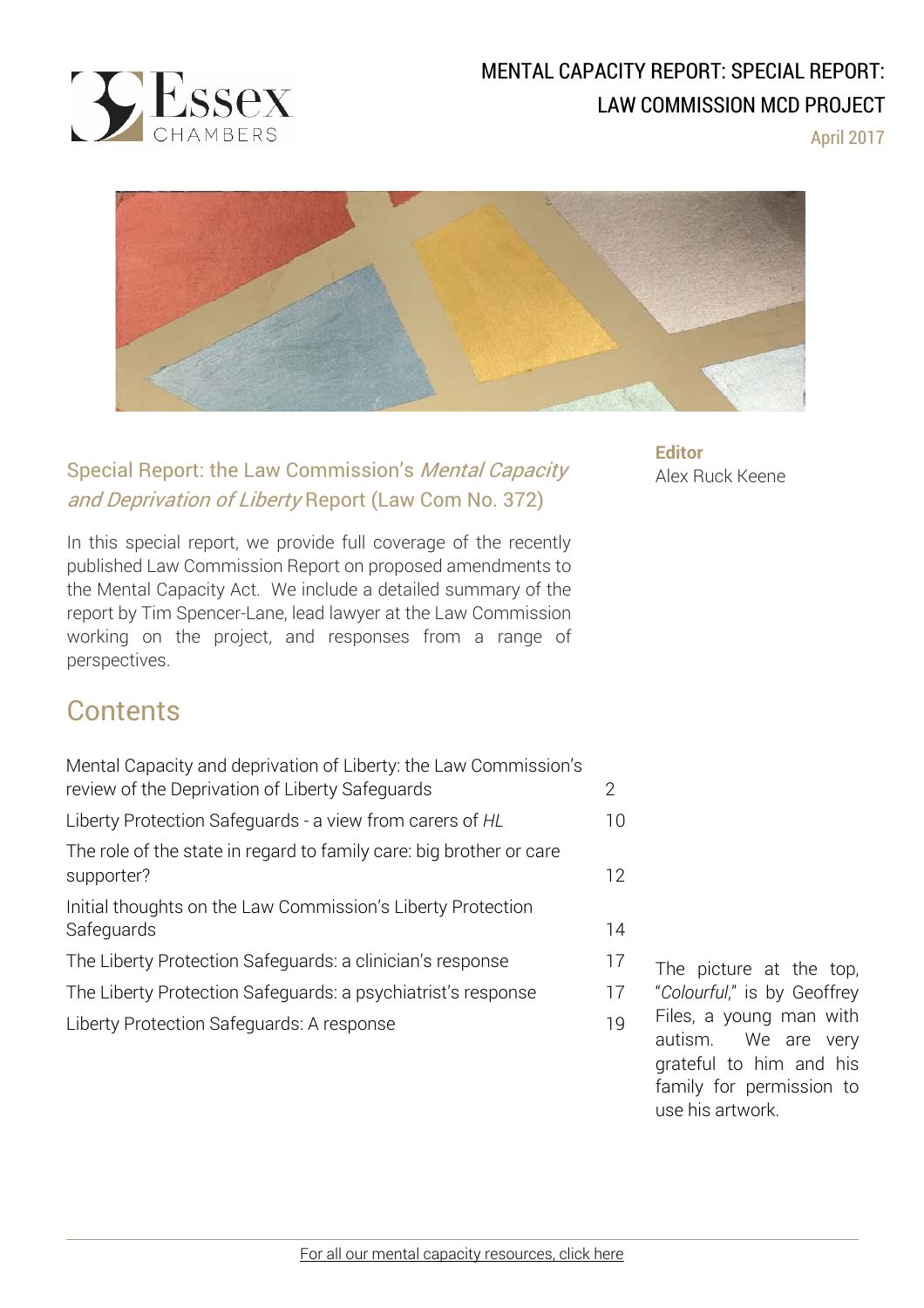# <span id="page-1-0"></span>Mental Capacity and deprivation of Liberty: the Law Commission's review of the Deprivation of Liberty Safeguards

### *Tim Spencer-Lane, Lawyer, Law Commission*

The Law Commission's report *Mental Capacity and Deprivation of Liberty* was [published](http://www.lawcom.gov.uk/project/mental-capacity-and-deprivation-of-liberty/) on 13 March 2017. The report (which includes a draft Bill) is the culmination of a three year review of the Deprivation of Liberty Safeguards ("DoLS") under the Mental Capacity Act. The Law Commission's report calls for the DoLS to be replaced, and sets out a new scheme called the Liberty Protection Safeguards. This article summarises the Law Commission's recommendations.

### Background

The Law Commission's review of the DoLS began in 2014 following a reference from the Department of Health. The reference was a response to a report by a House of Lords Select Committee which concluded that the DoLS legislation was "not fit for purpose" (House of Lords, 2014), and to a decision of the Supreme Court (known as "Cheshire West") which gave a significantly wider interpretation of deprivation of liberty than had been previously applied. In July 2015 the Law Commission published a consultation paper setting out provisional proposals for law reform. An interim statement was published in May 2016.

#### The case for reform

Responses to the Law Commission's consultation paper confirmed that the current regime is in crisis and needs to be overhauled. The DoLS were described as "an administrative and bureaucratic nightmare" and criticised for placing additional pressure on an already overstretched system. A number of responses from families described how distressing and confusing the DoLS process had been for their loved ones. Hospital clinicians reported that the DoLS process delivered no tangible benefits to the person's treatment plan (particularly in intensive care units and end of life care) and deflected resources away from the provision of treatment. Consultees generally described the language adopted by the DoLS as, at best, unhelpful, and felt that the DoLS were out of kilter with the empowering philosophy of the Mental Capacity Act.

Many responses (particularly from NHS bodies and local authorities) pointed to the practical and financial impact of *Cheshire West*, such as the increasing backlog of cases, referrals for authorisation being left unassessed, the legal timescales for authorisations being frequently breached and shortages of people qualified to perform roles under the DoLS provisions. Many local authorities and NHS bodies reported that they are not even considering obtaining authorisation for deprivations of liberty in cases outside hospital and care home settings, or involving 16 and 17 year olds, where the DoLS do not apply.

The Law Commission's final report therefore calls for the DoLS to be replaced "as a matter of pressing urgency". In particular the Commission describes the DoLS as overly technical and legalistic, and not capable of dealing with the increased numbers of people considered to be deprived of their liberty following *Cheshire West* and requiring safeguards.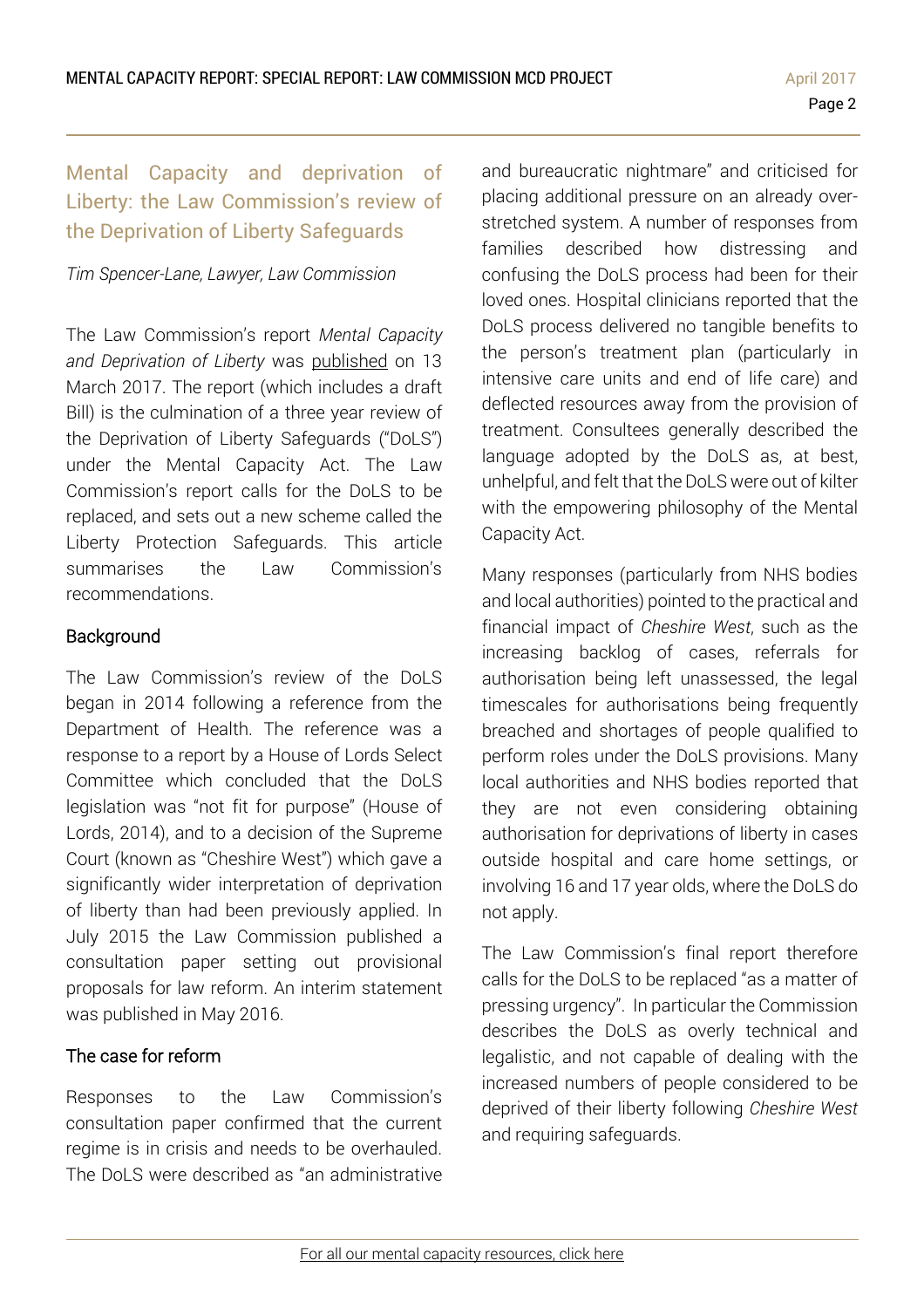### The Liberty Protection Safeguards

The Law Commission's replacement scheme is called the Liberty Protection Safeguards. This is essentially a "policy label" since it does not appear in the draft Bill. The new scheme serves the same essential purpose as the DoLS and where possible it makes use of existing mechanisms and procedures provided by health and social care and mental capacity legislation. People with experience of these areas of law will notice a number of familiar elements. But in designing the Liberty Protection Safeguards we have removed the features of the DoLS that we have identified as being both inherently inefficient and actively detrimental to the interests of people who are deprived of their liberty.

The Law Commission's intention is to, as far as possible, bring forward formal consideration of the justification for a deprivation of liberty so that it occurs before the arrangements are made, rather than only afterwards. The new scheme would remove the power of hospitals and care homes to issue themselves urgent authorisations.

#### The arangements that can be authorised

Whereas the DoLS only apply to hospitals and care homes, the Liberty Protection Safeguards would also apply to other settings, for instance supported living, shared lives and private and domestic settings. In fact the new scheme is not limited to specific forms of accommodation or residence; it encompasses any situation where Article 5(1)(e) is potentially engaged.

Currently, any deprivation of liberty outside of a hospital or care home must be authorised directly by the court. The Law Commission argues that this is costly, ineffective, and potentially distressing for the person and family concerned, and that an administrative authorisation process would be a far more effective and efficient way of dealing with deprivations of liberty.

The draft Bill enables the authorisation of "arrangements" which enable the care or treatment of a person, and which would give rise to a deprivation of that person's liberty. Deprivation of liberty is not defined, and instead has the same meaning as in Article 5(1) of the ECHR. Therefore any future case law developments could be absorbed by the new scheme.

Authorisations could be given to cover transport between places and arrangements carried out in more than one place (for example if a person living at home needs regular respite in a care home). The specific arrangements that may be authorised are:

- arrangements that a person is to reside in one or more particular places;
- arrangements that a person is to receive care or treatment at one or more particular places; and
- arrangements about the means by which and the manner in which a person can be transported to a particular place or between particular places.

#### Private and domestic settings

The Law Commission's report refers to ongoing debate over the reach of Article 5 when it comes to private or domestic settings. But it also points out that the courts set the parameters and have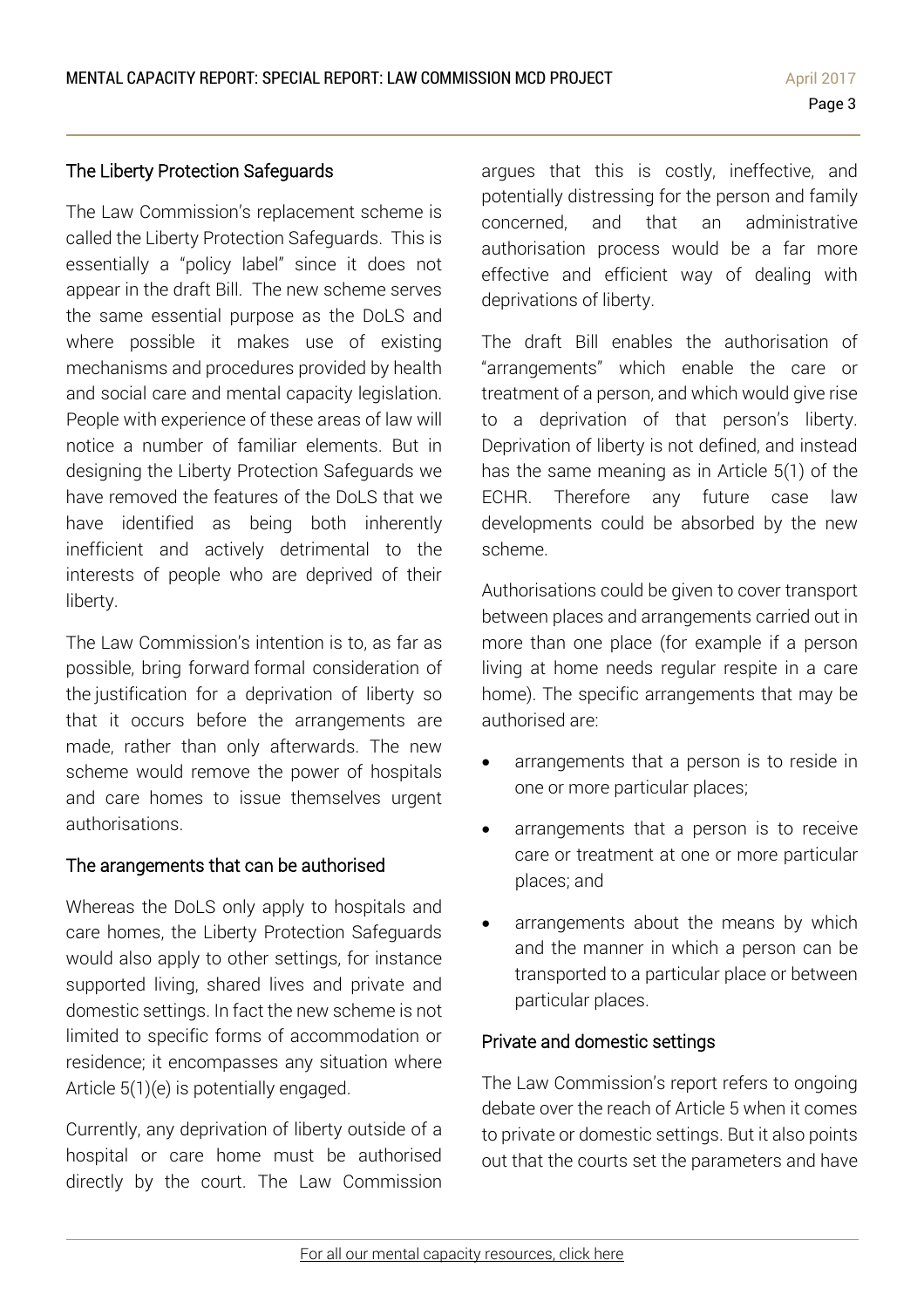confirmed that deprivation of liberty can occur in such settings. The Commission argues that the current system, which requires a court application in every case, is distressing for the person and family concerned, costly for the State and unrealistic (it points to evidence that in practice court applications are not being made by public authorities to protect the Article 5 rights of those in private or domestic settigns). The report therefore concludes that an an administrative authorisation process would be a far more effective and unobtrusive way of dealing with deprivations of liberty in such settings. Moreover, by not defining deprivation of liberty, the Commission argues that any future case law developments can be accommodated by the scheme.

## 16 and 17 year olds

Whereas the DoLS apply to those aged 18 and over, the Liberty Protection Safeguards would apply to people aged 16 and over. Currently, unless detention under the Mental Health Act is appropriate, a court application is required to authorise a deprivation of liberty of a 16 or 17 year old. The Law Commission argues that this situation is unnecessarily onerous and expensive for the State (especially NHS bodies and local authorities, which are often expected to bring cases to court), and potentially distressing for the young person and family concerned. The report also points to evidence that public authorities are not currently taking cases to court when they should.

## The responsible body

Under the Liberty Protection Safeguards the "responsible body" is charged with considering requests for authorisations, setting up the

required assessments and giving the authorisation. This would replace the existing "supervisory body" role.

The Law Commission's intention is that there should a stronger link (to the extent that is practical) between the commissioning of the person's care or treatment, and authorisation of the deprivation of liberty which is required to enable that care or treatment. This has the clear advantage that the body with the power to put in place less restrictive arrangements would be accountable for the whole process and in particular for justifying that the deprivation of liberty is necessary and proportionate. This approach also removes from local authorities in England the burden that they currently undertake of authorising deprivations of liberty in hospital settings, and would help to make the NHS an active partner in protecting people's Article 5 rights.

We also recognise the importance of legal certainty in identifying the responsible body. The Liberty Protection Safeguards provides for the following three criteria to be applied to identify the responsible body in any case:

- if the arrangements are or proposed being carried out primarily in a hospital, the responsible body is the "hospital manager" (which would in most cases be the trust that manages the hospital in England or the local health board in Wales);
- otherwise, if the arrangements or proposed arrangements are being carried out primarily through the provision of NHS continuing health care, the responsible body is the relevant clinical commissioning group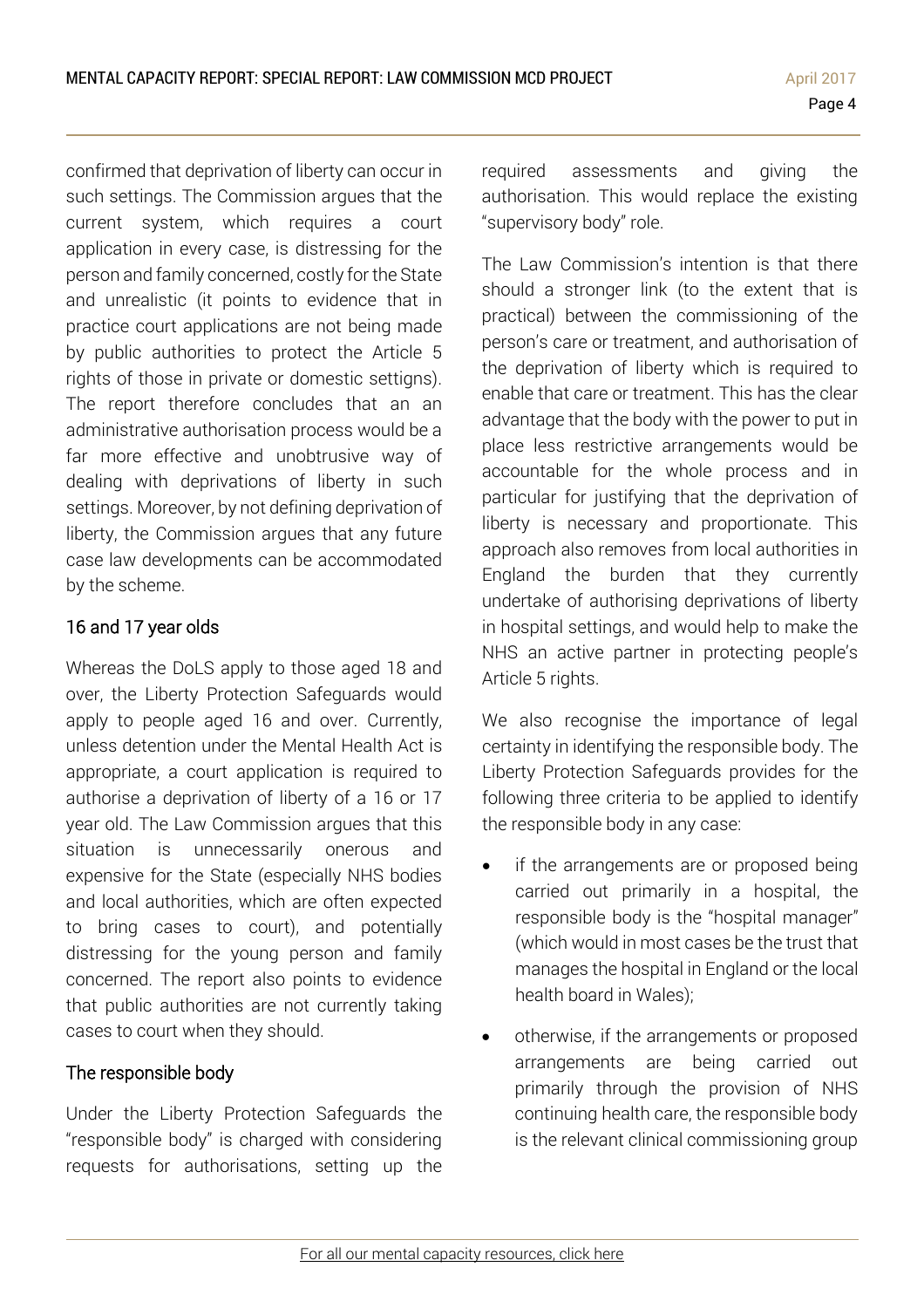in England or local health board in Wales; and

• otherwise the responsible body is the "responsible local authority" (in most cases this will be the authority that is meeting the person's needs or in whose area the person is ordinarily resident).

#### The conditions for an authorisation

The Liberty Protection Safeguards set out the following conditions, which must be met in order for the responsible body to authorise arrangements:

- the person lacks capacity to consent to the arrangements which would give rise to a deprivation of the person's liberty
- a medical assessment has confirmed that the person is of unsound mind within the meaning of Article 5(1)(e) of the ECHR)
- the arrangements are necessary and proportionate by having regard to the likelihood of harm to the person and/or other individuals if the arrangements were not in place and the seriousness of that harm;
- The required consultation has taken place (for instance with friends and family members)
- The authorisation would not conflict with a valid decision of a donee or a deputy as to where the person should reside or receive care or treatment.

The capacity assessment, medical assessment and necessary and proportionate assessment must be provided by at least two assessors. If the assessments are carried out by two assessors, they must be independent of each other – or if there are more than two assessors, at least two must be independent of each other.

#### Independent review

Strasbourg case law has emphasised that deprivation of liberty procedures must be aimed at preventing arbitrary detention, and that a key part of this is that those involved in the care and treatment of the individual do not also have the final say on whether they should also be deprived of their liberty. The Liberty Protection Safeguards therefore require an "independent review" to be carried out in all cases in order to confirm that it is reasonable to conclude that the conditions for an authorisation are met, or (in certain cases) to refer the case to an Approved Mental Capacity Professional. No one who is involved in the day-to-day care or treatment of the person can act as the reviewer or the Approved Mental Capacity Professional.

In cases which are not referred to an Approved Mental Capacity Professional, the reviewer is required to certify personally that it is reasonable to conclude that the conditions for an authorisation are met. They must review the information available to the responsible body and determine whether or not the responsible body's decision to authorise arrangements is a reasonable one to come to on the basis of that information.

#### The Approved Mental Capacity Professional

The Approved Mental Capacity Professional is a new role which is intended to build upon the existing best interests assessor role. The Law Commission argues, however, that the existing requirement of a best interest assessment in every case is simply no longer sustainable (and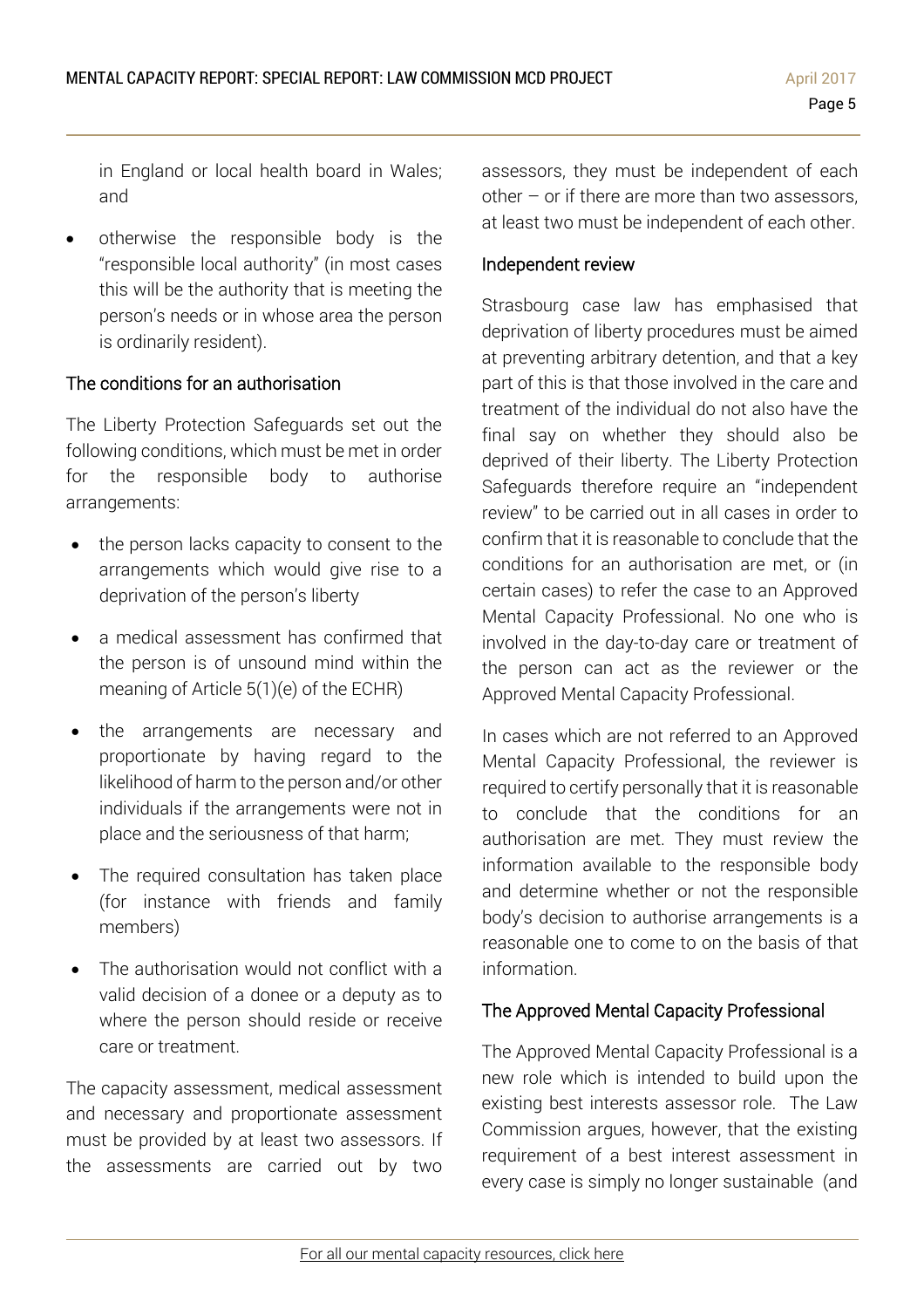is not being delivered in practice), especially given that the new scheme would extend beyond hospitals and care homes. Instead, the report concludes that the only practical alternative is to focus this role on certain defined cases.

The Liberty Protection Safeguards requires a referral to be made to an Approved Mental Capacity Professional if:

- it is reasonable to believe that the person does not wish to reside or receive care or treatment at a particular place; or
- the arrangements are regarded as necessary and proportionate wholly or mainly by reference to the likelihood and seriousness of harm to others.

In all other cases there would be a power to refer cases to an Approved Mental Capacity Professional.

The Approved Mental Capacity Professional's role is to determine whether or not to approve the arrangements. They must meet with the person, and can consult other key individuals. The written approval of the Approved Mental Capacity Professional would enable the authorisation of arrangements by the responsible body. The Approved Mental Capacity Professional's cannot be someone who is involved in the day-to-day care or treatment of the person. The Liberty Protection Safeguards aim to put Approved Mental Capacity Professionals in a similar position legally to Approved Mental Health Professionals. They would act "on behalf" of the local authority but would be independent decision-makers who could not be directed to make a particular decision.

Local authorities would be responsible for the approval and ensuring there are sufficient numbers of Approved Mental Capacity Professionals. A regulation-making power allows, amongst other things, bodies such as the HCPC to be prescribed to approve courses for Approved Mental Capacity Professionals. The draft Bill does not specify which professionals could or could not undertake the new role; this would be a matter for Government. But it would be possible for the same professionals who are able to be best interests professionals to continue to be eligible to be Approved Mental Capacity Professionals, and for existing best interests assessors to be transferred over into the new role.

### The authorisation

An authorisation can have effect immediately, or up to 28 days later. Once an authorization has been given, the responsible body must produce an "authorisation record" which is required to include matters such as details of the arrangements authorised.

Under the draft Bill an authorisation does not provide statutory authority to deprive a person of their liberty; instead, a new section 4AA of the Mental Capacity Act would provide a defence to civil or criminal liability in respect of acts done pursuant to an authorisation. This defence does not cover the provision of medical treatment or restricting contact with third parties, since "arrangements" cannot extend to these matters. This is so that care and treatment providers cannot be given power to do things that go beyond effecting a justified deprivation of liberty, unless they have the power under the general law. The defence under section 5 of the Mental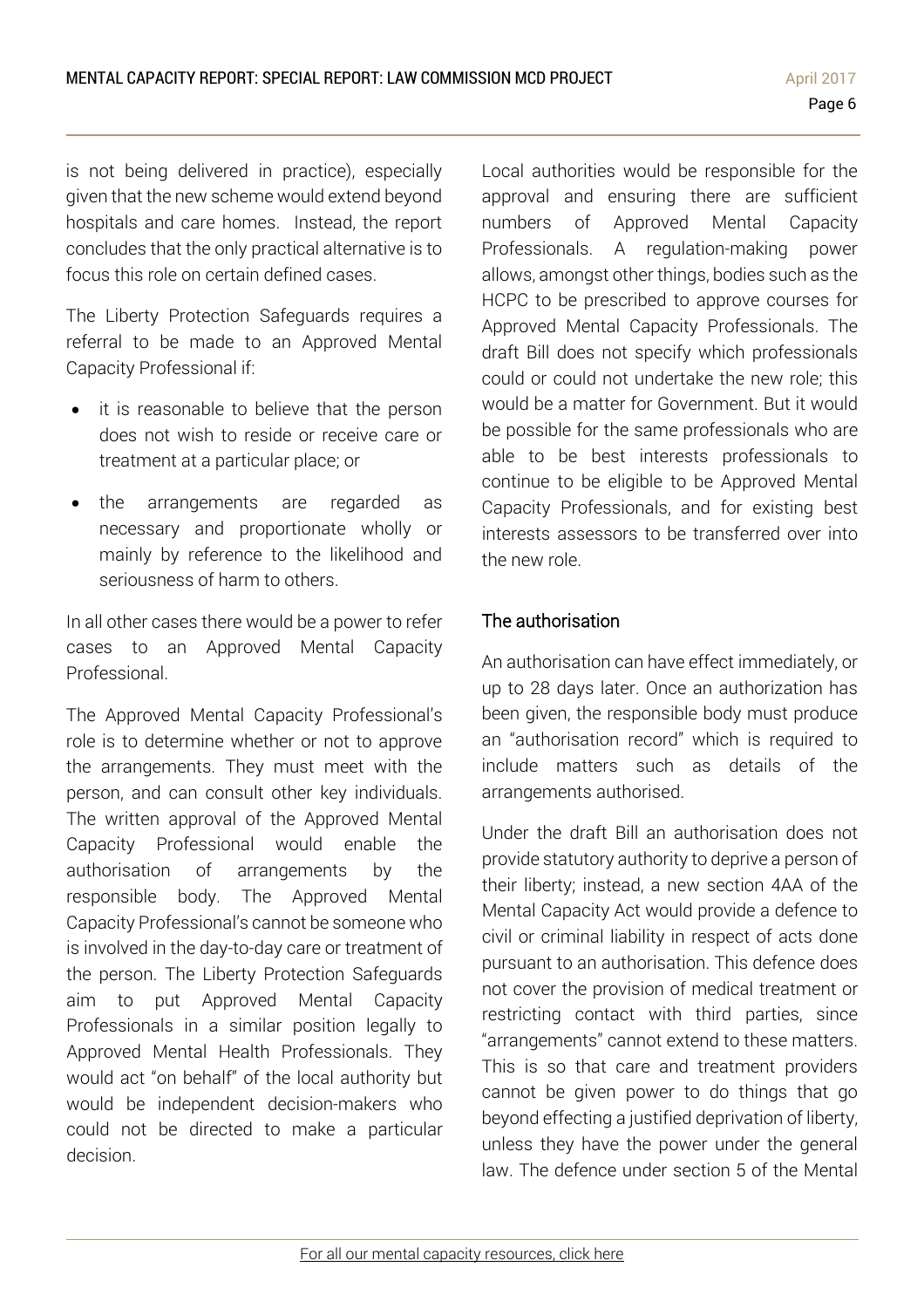Capacity Act would continue to cover treatment and contact decisions.

An authorisation can last for an initial period of up to 12 months and can be renewed for a second period of up to 12 months and thereafter for periods of up to three years. A responsible body can renew an authorisation, rather than initiating a fresh authorisation, if it reasonably believes that:

- the person continues to lacks capacity to consent to the arrangements;
- the person continues to be of unsound mind: and
- the arrangements continue to be necessary and proportionate.

An authorisation ceases to have effect (before the expiry date) if the responsible body if it knows or ought reasonably to suspect that:

- the person has, or has regained capacity, to consent to the arrangements;
- the person is no longer of unsound mind; or
- the arrangements are no longer necessary and proportionate.

However, in the case of people with fluctuating capacity, the Liberty Protection Safeguards enable arrangements to remain in place during limited periods of capacity to consent or object to the arrangements, provided that:

- the periods of capacity are likely to last only for a short period of time,
- the person remains at all times "of unsound mind" for the purposes of Article 5, and

the authorisation of arrangements remains necessary and proportionate.

#### **Reviews**

The responsible body must set out in the authorisation record the fixed dates or prescribed intervals for reviews. The responsible body is required to keep an authorisation under review generally, therefore putting it in a position to undertake a review at any time in between the planned review dates if circumstances change. There would be a duty to hold a review:

- on a reasonable request by a person with an interest in the arrangements which are authorised;
- if the person becomes subject to the Mental Health Act; or
- if the responsible body becomes aware of a significant change in the person's condition or circumstances.

#### Rights to advocacy and an appropriate person

Under the Liberty Protection Safeguards there is a duty to appoint an advocate unless there is an appropriate person to represent and support the person to whom the arrangements would apply throughout the duration of an authorisation. The appropriate person replaces the relevant person's representative under the DoLS.

An "appropriate person" cannot be someone who is engaged in providing care or treatment to the person in a professional capacity or for remuneration. The appropriate person must be appointed to act as such unless they do not consent, or the person whom they would represent and support does not consent or (if that person lacks capacity to give or withhold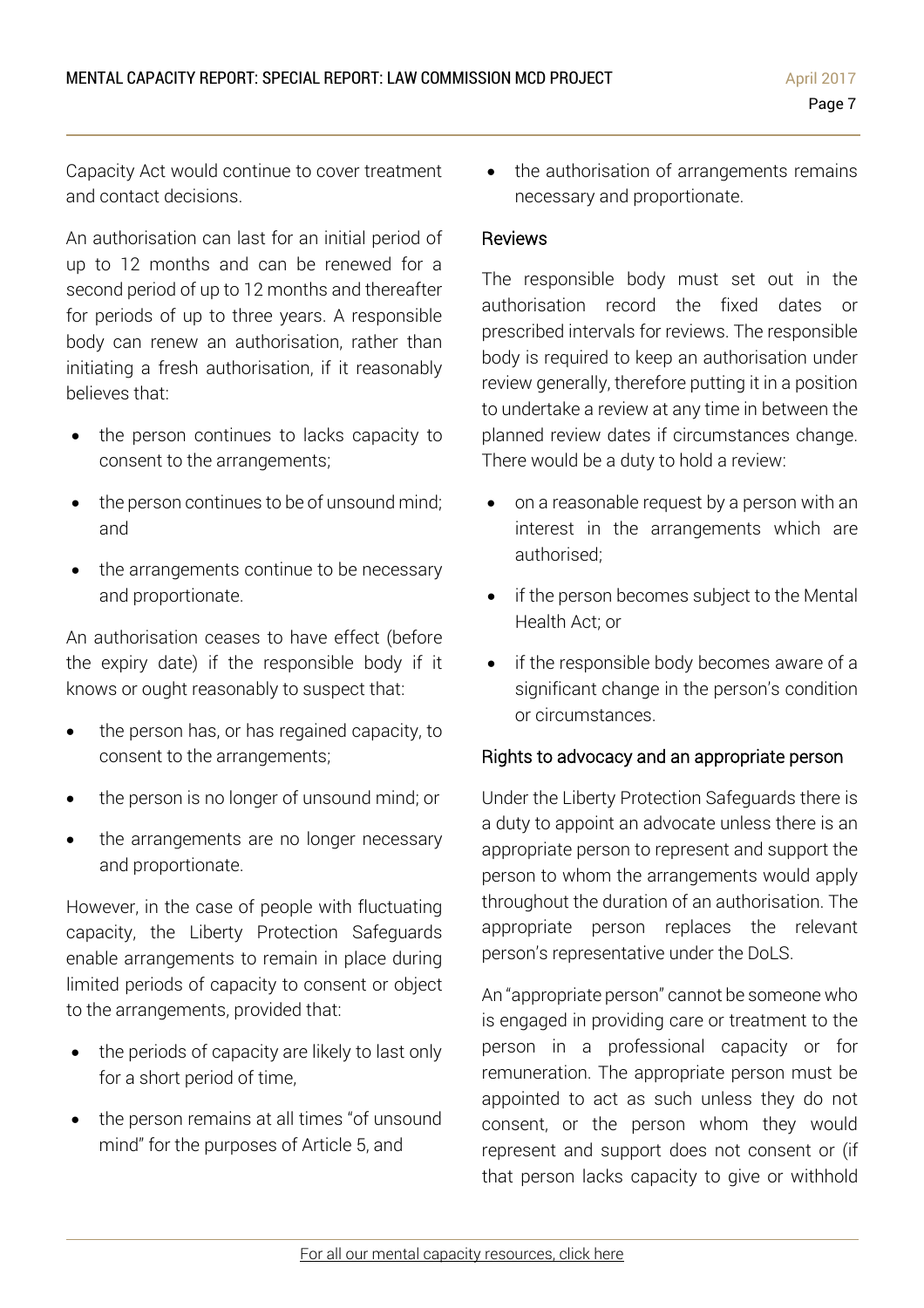consent) it would not be in their best interests to be represented or supported by that other person. The appropriate person has a right to advocacy support.

If there is no appropriate person, an Independent Mental Capacity Advocate must be appointed. Under the draft Bill, the responsible body must appoint an advocate unless the person does not consent, or (if the person lacks capacity to consent) unless being represented by an advocate would not be in the person's best interests. This is intended to ensure that advocacy is provided automatically and on an opt-out rather than an opt-in basis.

### Rights of legal challenge

Under the Liberty Protection Safeguards the right of legal challenge is to the Court of Protection. But the Law Commission further recommends that the Government should review this matter (as part of its existing programme of reform) and consider whether a tribunal might be more effective. The Commission argues that this should be undertaken with a view to promoting the accessibility of the judicial body, the participation in the proceedings of the person concerned, the speedy and efficient determination of cases and the desirability of including medical expertise within the panel deciding the case.

## Monitoring

The draft Bill gives Government regulationmaking powers to require prescribed bodies to monitor and report on the operation of the new scheme. This would provide flexibility, enabling the Governments to continue to provide for the current prescribed bodies (such as the CQC) to undertake the role and/or to prescribe other bodies, for instance Ofsted and Estyn in respect of some or all 16 and 17 year olds, or Safeguarding Adults Boards. The draft Bill would also enable the regulations to provide for the body to visit only certain types of institutions or to visit certain types of institutions more frequently than others. The regulations could also introduce "light-touch" forms of regulation, such as gathering information, interviewing people, surveys and reporting on certain types of deprivation of liberty.

### Mental Health Act interface

The Law Commission argues that the "fusion" of mental health and mental capacity legislation (as provided for by the Mental Capacity (Northern Ireland) Act 2016) potentially represents the future direction for mental health law reform in England and Wales. It strongly recommends that Government should review mental health law, with a view to the possible introduction of mental capacity-based care and treatment for mental as well as physical disorders.

In lieu of this, the draft Bill provides that the Liberty Protection Safeguards cannot be used:

- to authorise arrangements carried out in hospital for the purpose of assessing or treating mental disorder, and
- to authorise arrangements which are inconsistent with any requirement under one of the "community powers of the Mental Health Act (such as guardianship or a community treatment order).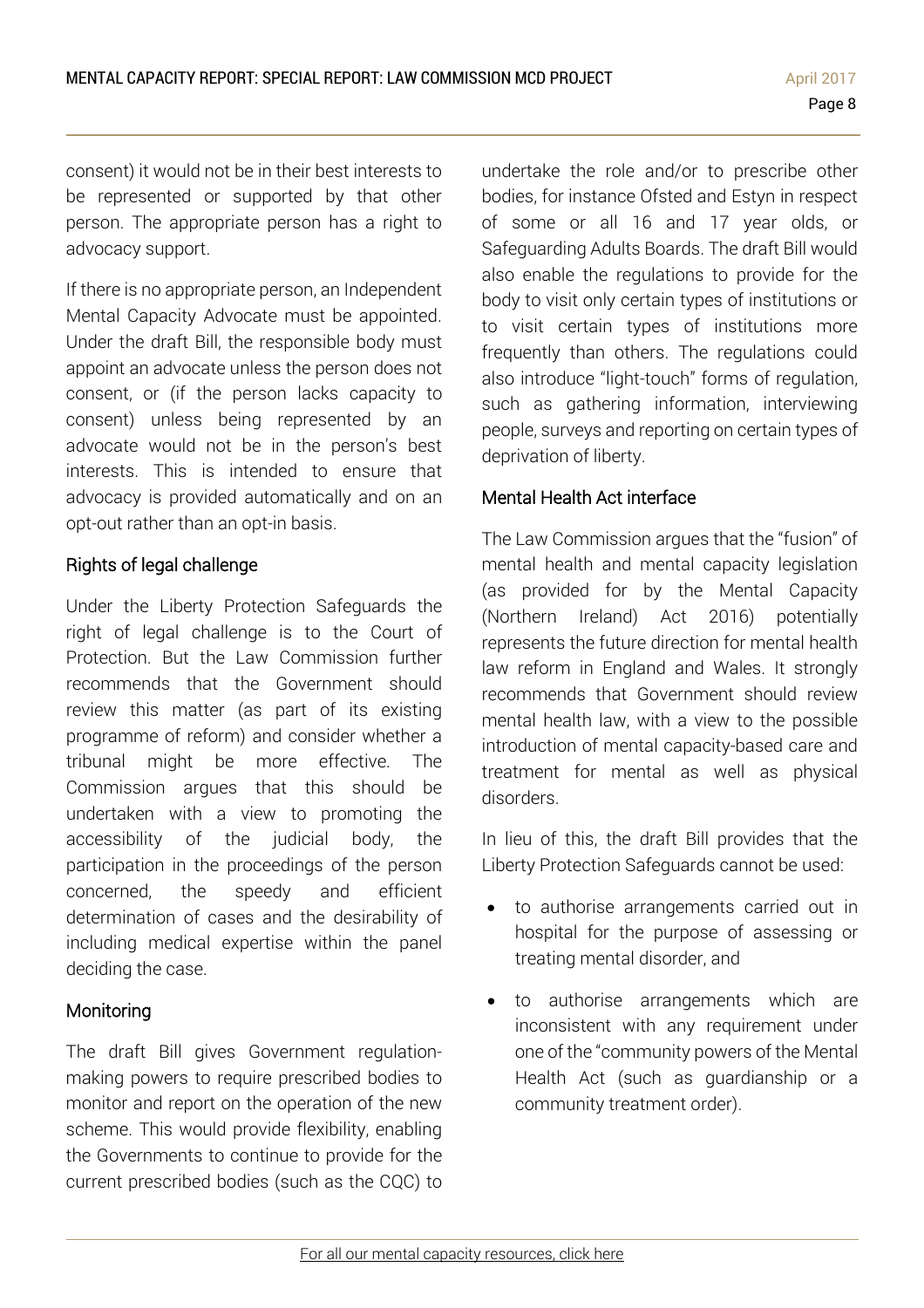#### Wider reforms of the Mental Capacity Act

The draft bill includes wider reforms to the Mental Capacity Act. These reforms are intended to provide Article 8 rights and improve decisionmaking under the Mental Capacity Act – regardless of whether a person is being deprived of their liberty. The draft Bill contains three reforms in this respect:

First, the best interests checklist in section 4 of the Mental Capacity Act Act is amended to require greater weight to be given to ascertainable wishes and feelings. The draft Bill would require that the decision-maker must, first of all, "ascertain, so far as is reasonably practicable" the person's wishes and feelings. It further requires that, in making the best interests determination, the decision-maker "must give particular weight to any wishes or feelings ascertained". The draft Bill also places additional requirements on professionals to explain their decisions not to give effect to a person's wishes and feelings.

Second, the draft Bill would restrict the availability of the defence contained in section 5 of the Mental Capacity Act; where someone acting in a professional capacity or for remuneration does an act pursuant to a "relevant decision". The defence would not be available unless a written record has been made of the "required information".

A relevant decision for these purposes is:

- moving the person to long-term accommodation;
- restricting the person's contact with others;
- the provision of serious medical treatment;
- the administration of "covert" treatment; and
- the administration of treatment against the person's wishes.

The information to be recorded is:

- the steps taken to establish that the person lacks capacity;
- the steps taken to help the person to make their own decision;
- why it is believed that the person lacks capacity;
- the steps taken to establish that the act is in the person's best interests;
- a description of the person's wishes, feelings, beliefs or values ascertained wishes and feelings for the purposes of the best interests determination and, if the decision conflicts with them, an explanation of the reason for the decision;
- that any duty to provide an advocate has been complied with; and
- that the act would not be contrary to an advance decision.

Third, Government is given regulation-making powers to establish a supported decisionmaking scheme. Such a scheme would enable a person to appoint a supporter to enable them to make their own decisions wherever possible.

#### Advance consent

The draft Bill would enable a person to give advance consent to specified arrangements that would (but for that consent) give rise to a deprivation of liberty. If advance consent is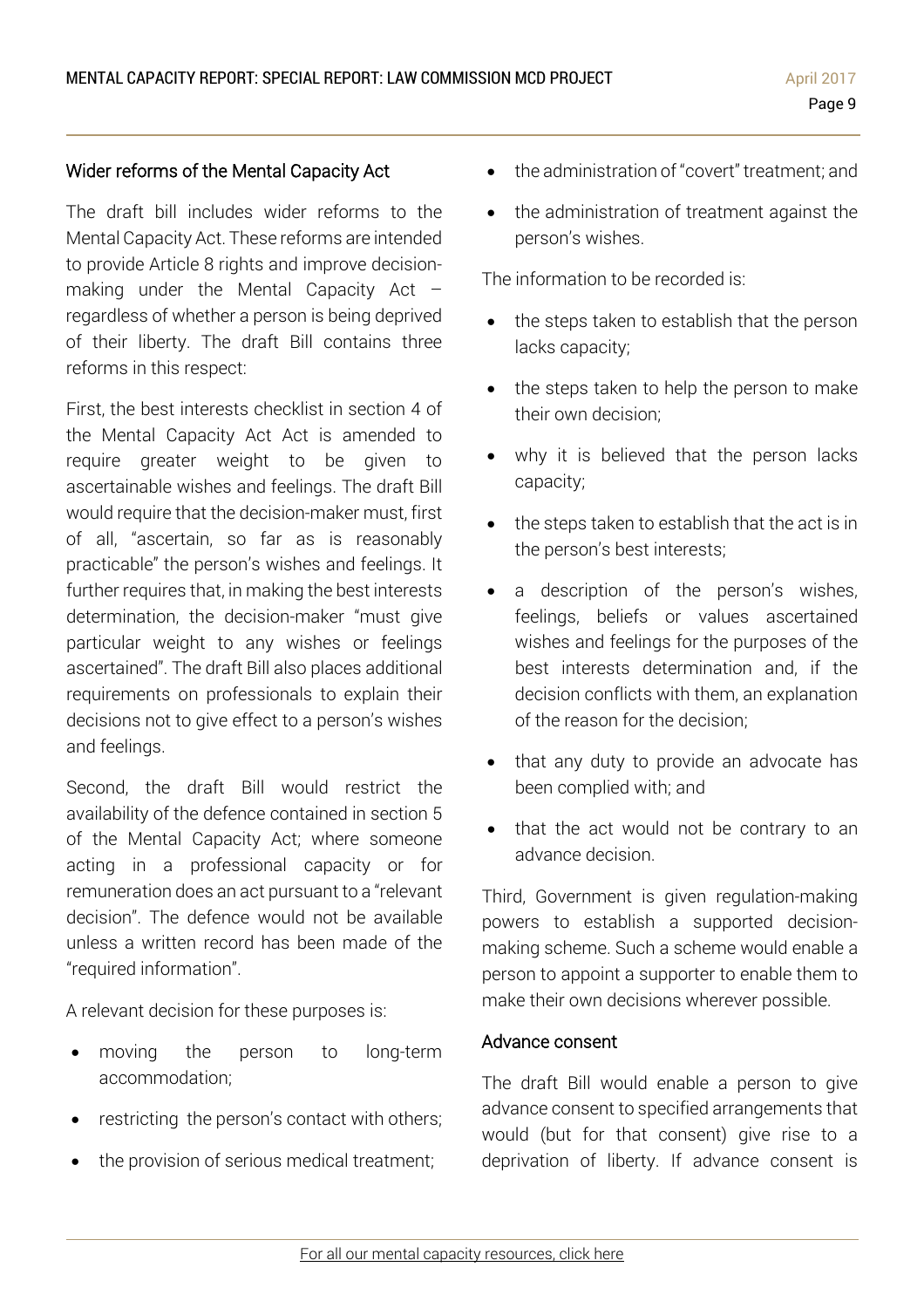given, the arrangements would not amount to a deprivation of liberty and therefore the Liberty Protection Safeguards would not apply.

The person must clearly articulate the particular arrangements to which they are consenting. In line with the law on advance decisions to refuse treatment, advance consent would remain valid unless:

- the person withdraws their consent when they have capacity to do so;
- there are reasonable grounds to believe that circumstances exist which the person did not anticipate at the time of giving the advance consent and which would have affected their decision had he or she anticipated them; or
- the person does anything else clearly inconsistent with the advance consent remaining their fixed decision.

#### Interim and emergency deprivation of liberty

As noted above, the system of urgent authorisations would be abolished. Instead, the draft Bill gives statutory authority to deprive someone of liberty temporarily in truly urgent situations and in sudden emergencies, but only to enable life-sustaining treatment or to prevent a serious deterioration in the person's condition. Apart from those cases, it would not be permissible to impose a deprivation of liberty on someone until the proposed arrangements have been authorised.

#### Unlawful deprivation of liberty

The draft Bill provides that where care or treatment arrangements are put in place by, or on behalf of, a "private care provider" (defined as,

broadly speaking, the managers of private care homes and independent hospitals) which give rise to a deprivation of liberty (and have not been authorised), the person may bring civil proceedings against the provider. The provider would not be liable if it reasonably believed that the arrangements did not give rise to a deprivation of liberty or the deprivation of liberty was authorised.

#### **Coroners**

The draft Bill would amend the Coroners and Justice Act 2009 to provide that the duty to hold an inquest would not apply automatically to people subject to the Liberty Protection Safeguards. The Law Commission also recommends there be additional safeguards in place when a death is attributed to a lack of care.

#### **Conclusion**

The publication of the Law Commission's final report marks the completion of its review. It is now for Government to decide whether and how to take forward the Law Commission's work. The report argues that the project represents a major and unique opportunity to overhaul the legal framework and address the current problems. The Law Commission argues that its recommendations would create a clear and accessible scheme for authorising arrangements which would give rise to a deprivation of liberty, which is capable of delivering practical and effective Convention rights.

# <span id="page-9-0"></span>Liberty Protection Safeguards - a view from carers of HL

*Mr and Mrs E*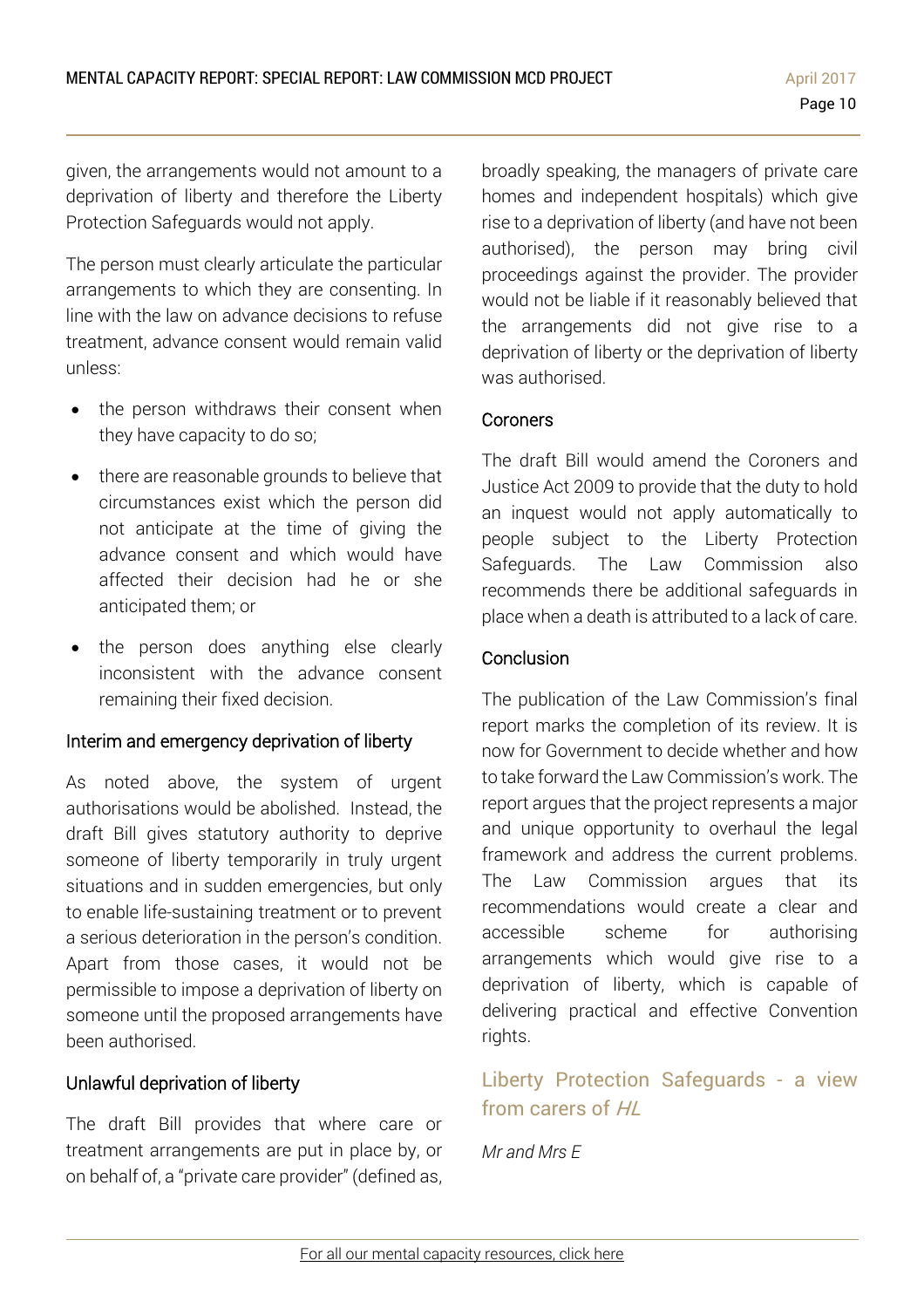This is a large and extensive piece of work by the Law Commission which will take some time to absorb in its entirety but it does appear for the most part to put individuals without legal capacity to make decisions about their care arrangements at the heart of the decision making process rather than being sidelined by DoLS since they became a 'tick box' exercise after Cheshire West.

The amendments proposed to section 4 of the Mental Capacity Act where the decision maker must ascertain the person's wishes and feelings about decisions around their care and give 'particular weight' to those wishes and feelings and then justify the decision making process is an important amendment. Input into the decision making process by the person their families and carers has often been overlooked or glossed over giving the impression of a best interest's decision that is either patronising or paternalistic. Understanding the communication methods of, for instance, a non-verbal person will take a considerable amount of time. Much better then to take seriously the information provided by those that know the person best and for the decision maker to trust and believe what they are told instead of the opposite that so often occurs. Having to justify the steps undertaken and explain why a particular course is not followed will hopefully focus decision makers more appropriately on the individual and '*stop flawed decision making by professionals'*.

We have long campaigned for advocacy provision under DoLs to support a family member / carer at the start of the authorisation process but currently this only comes if that person is appointed RPR this being right at the end of the process. There has never been any support to understand and be properly involved at the beginning so any challenges that a family wish to make have to come after a decision is made so always feeling at a disadvantage and on the 'back foot'. The provision of advocacy for those people deemed to be an 'appropriate person' at the start of the process is a very welcome part of the Liberty Protection Safeguards.

We have also lobbied that Best Interests Assessors should be truly independent of the authorising authority but we are always told this is impractical. The Liberty Protection Safeguards appear to herald the demise of the BIA in favour of the AMCP who will not necessarily be involved with every case. If it really is the case that there is a reduced workload perhaps there is a stronger case for the AMCP being independent.

It always appears to families and carers that there is something fundamentally wrong when the detaining body which is sanctioning a placement that amounts to a deprivation of liberty, appointing its own employee to ratify a decision and for some years past, not providing the information or support to challenge the decision.

Recommendations 37 & 38, which refer to the Learning disability /autism exception, are extremely concerning. It seems to us that either a person has a mental health problem that is serious enough to be detained or not, just the same as someone without LD or autism. There is absolutely no reason at all to detain someone in a psychiatric unit if that is not the case just because they have a LD / autism. What this provision seems to mean is that the state can't be bothered to find appropriate accommodation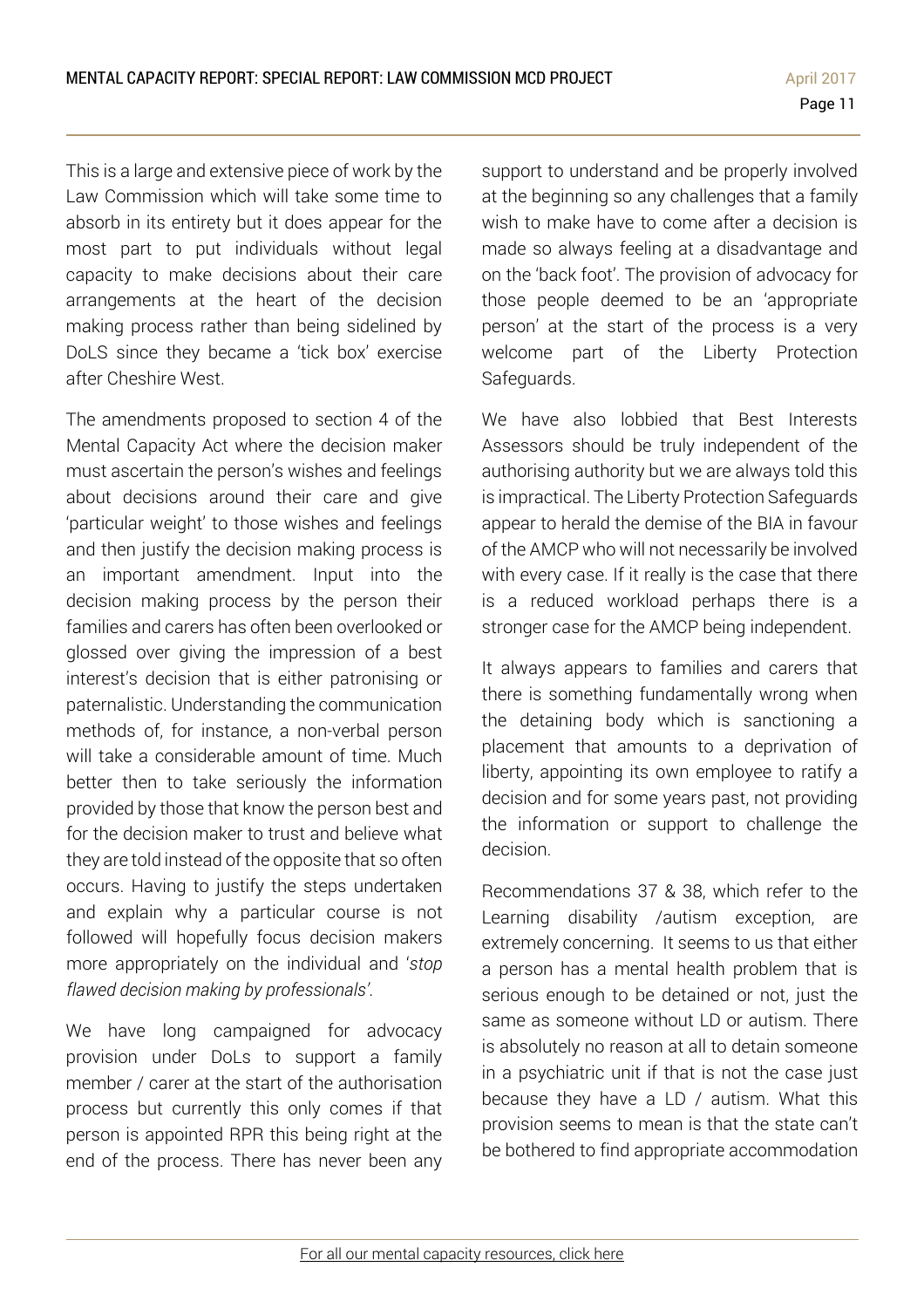for an individual's needs and *'we can use this tool to keep someone under our control'.*

The person is not in the right place so therefore their care arrangements aren't appropriate or proportional and we need proper scrutiny in the parliamentary process that will stop medical professionals having this unfettered control.

It would be good to think that 'care arrangements' would consider the 'degree and intensity' of restrictions, something that seems to have been overlooked in most cases since *Cheshire West*. It cannot be right for instance that a person with learning disabilities who receives support to go out from his residential placement to do social things like the pub, restaurant, cinema etc, to keep them safe while doing the same things that anyone with capacity would have to leave their home to do, is deprived of their liberty. This is an enablement and the deprivation would be if people were not allowed to do these things.

# <span id="page-11-0"></span>The role of the state in regard to family care: big brother or care supporter?

A parent's view of the Law Commission's *Mental Capacity and Deprivation of Liberty* Report

*Gordon R. Ashton OBE*

#### My perspective

As a lawyer I am protective of human rights but find the present legal obsession with the deprivation of liberty of an incapacitated person worrying. We all have our human rights but these must be balanced against the rights of others and our responsibilities to them. Adults who lack capacity cannot recognise or meet their obligations and often depend upon involuntary family carers who surrender their own rights to deliver personal care. Achieving the best achievable care regime should be the priority and some deprivation of liberty may be a price worth paying for this.

Our son Paul had severe learning disabilities with challenging behaviour but remained in our care until he was an adult. He died in 2005 at the age of 28 years in health authority care due to a lack of supervision whilst in the 'Bournewood Gap' (although it had not then been identified). We would have been appalled if he had not had his freedom restricted and the subsequent DOLS procedure would not have saved his life. More recently I have overseen the care of a mother who died in a nursing home at the age of 97 years and am now supporting a wife in the early stages of Parkinson's disease. I consider that the extent to which the authorities become involved is a matter for me dependent upon the need for support and any such involvement should be based on co-operation not compulsion.

As parents of a disabled child whose liberty inevitably had to be curtailed my wife and I were more concerned about the detailed care arrangements than any deprivation of his liberty. I have often written about the delicate balance between empowerment and protection because it is seldom possible to achieve both, and this seems to have evolved into tension between human rights and necessary care provision. Scarce resources that should be directed towards the delivery of quality care are being diverted into justification for that care.

This is an issue of little relevance to the majority of those involved. The real issue is not deprivation of liberty but whether the particular care regime is appropriate for the individual and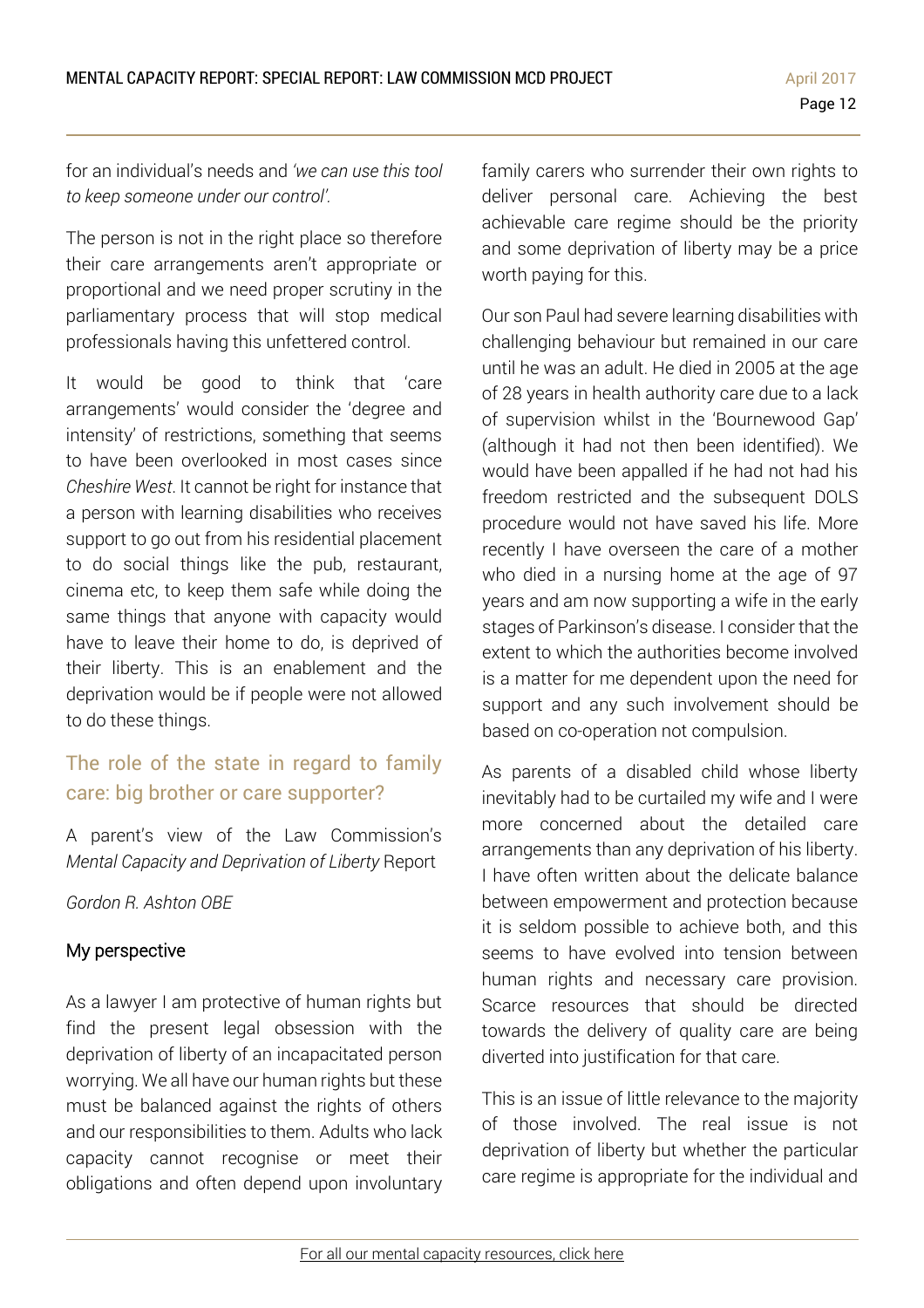the best that can reasonably be provided in the circumstances. I am concerned about the effect on family care of state monitoring and supervision when much needed practical support is so often lacking due to inadequate funding.

### The Law Commission proposals

I am broadly in favour of the Law Commission's proposed *Liberty Protection Safeguards* as a replacement for DoLS and the paper based Court of Protection approval procedure, but am concerned that this will apply to care at home even if the authorities have no input. Anyone providing intensive care in a family or other domestic setting may be surprised to find that this administrative procedure must be undertaken to authorise their care because many such situations will involve a deprivation of liberty under the most recent interpretation. It could be the parents of a learning disabled adult child, the daughter of an elderly parent with dementia, the spouse of a brain injured person or the sibling of a person with a mental illness. It is not clear whether the carers should themselves request that authorisation, for example when a child with learning disabilities attains 16 years of age, or simply wait for the social services department to identify the situation and trigger the procedure.

There is a danger that this would be seen by these involuntary careers as supervision without support, or a case of 'Big brother is watching you!' As family carers struggling to cope we would have been discouraged and even antagonistic if despite the lack of support the authorities had thought fit to carry out an annual investigation into whether we were inappropriately depriving our son of his liberty.

We were coping as best we could and had responsibilities to our daughters as well as needing to maintain the home.

Much depends upon the approach of the authorities. This should not be: 'We do not approve of what you are doing!' but rather: 'How can we support you to do things better?' A positive outcome may be achieved by the provision of more support but if this cannot be financed the response of the carers may be: 'If you think you can cope better perhaps you should take over!' The professionals must not assume that they know what is best when the carers are the ones with hands-on experience. In so many cases family care is likely to be the best available option and the carers will have found ways to cope even if this involves limitations on the freedom of the person cared for. To challenge this is playing with fire because the lives of the carers must be respected too.

The new Code of Practice should provide clear guidance on these matters. I also hope that when a family care regime is deemed unduly restrictive because of other pressures in the household there may be an obligation on the authorities to provide the extra support that is needed. Otherwise the relationship between the authority and the carers is likely to be damaged and if pressure is imposed they may decide to relinquish their role. Indeed the prospect of removal is the only sanction available to the authority and that is likely to be a more expensive option and to the detriment of all concerned except in cases of abuse.

Perhaps we expect too much from the mental capacity jurisdiction? Its original purpose was to facilitate decisions for individuals who lacked the capacity to make those decisions, not to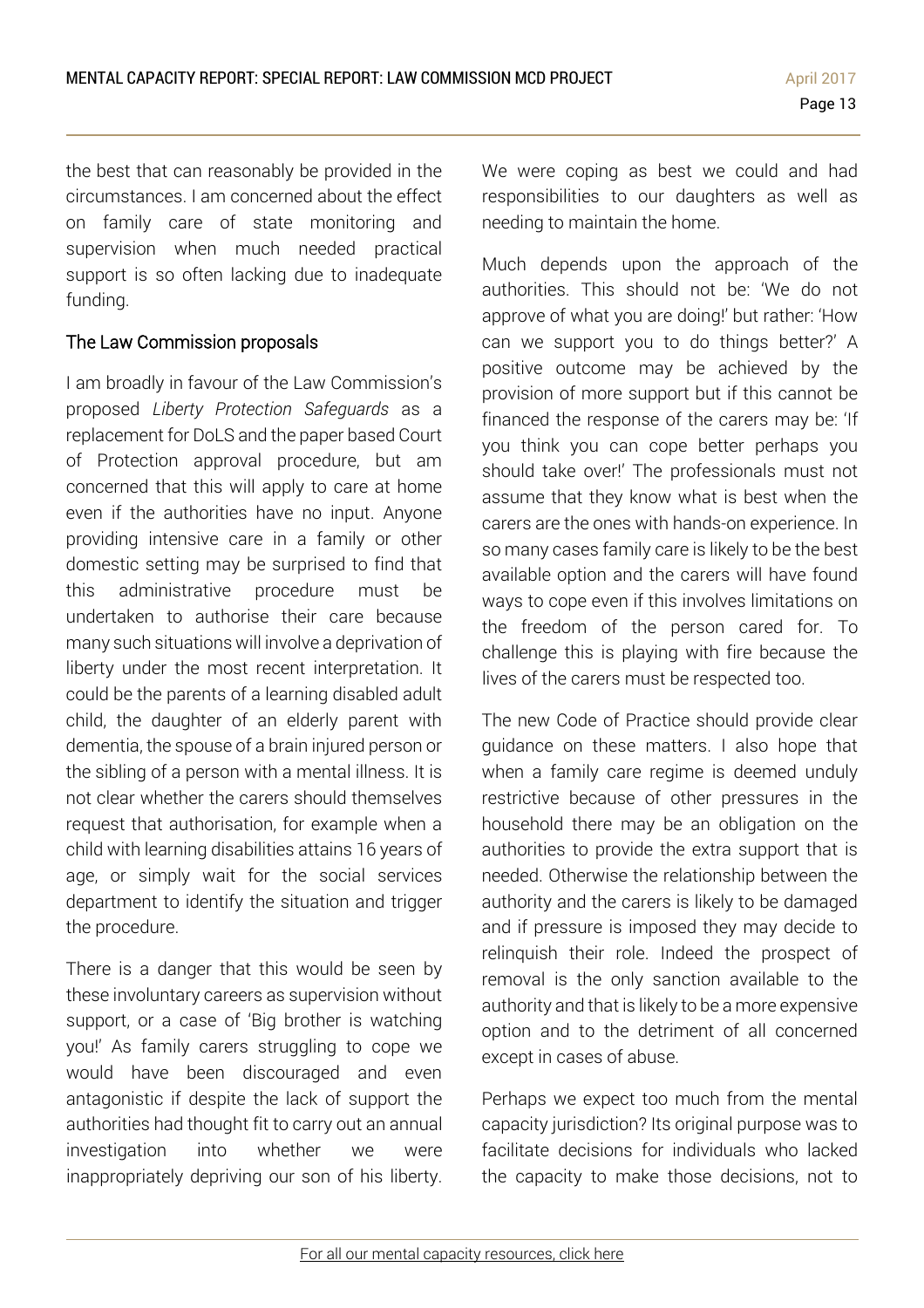regulate the care provided for them. Those decisions should be made in their best interests but in practice this means choosing from the available options, if indeed there are choices available. We must be realistic and accept that we live in a world of best available care rather than ideal care. The idealists now suggest that the wishes of the individual should be identified, however incompletely formed, so that they can be met, but none of us has the right or power to achieve what we want. In reality it comes down to what family or the state is able and willing to provide and this depends upon the resources, both personal and financial, that are available.

# <span id="page-13-0"></span>Initial thoughts on the Law Commission's Liberty Protection Safeguards

## *Christian Walsh, (BIA/DoLS Lead for Leeds City Council)*

As with the majority of people working in Adult Social Care, I am aware that I have been patiently (actually impatiently) waiting for the proposals to be published by the Law Commission. In truth, being patient over something that could have such a positive impact on vulnerable people is a small price to pay, particularly when the current system is irreversibly broken. As Paulo Coelho, a Brazilian writer, once said: "Why is patience so important? Because it makes us pay attention."

Having read the proposals, I am instantly aware that I will need to keep returning to them on a regular basis and consider what all of the changes could mean in practice for health and social care organisations. Therefore, the following views will only cover a limited number of the changes proposed by the Law Commission, particularly those which I feel could have implications for a Local Social

Services Authority (LSSA) in its proposed new role as the Responsible Authority.

Firstly, I do have a degree of sympathy with the Law Commission in regards to the unenviable task of devising something that is cost-effective, less-complex and offers accessible and effective safeguards for P. Having not had the opportunity to assimilate all of the proposed changes, I am aware that the devil will be in the detail when it comes to gauging the wider mood of how acceptable the proposals will be to health and social care and those professionals who will have to practically apply the new safeguards.

There are, though, aspects of the proposed changes that I am confident will be welcomed. For example, I cannot see a Local Social Services Authority (LSSA) complaining about the proposal to lower the age that the safeguards would apply to, i.e. from 18 to 16, nor do I expect them to weep into their budget sheets at the thought of health becoming responsible for their own authorisations. After all, protecting P's Human Rights should be everyone's responsibility. I also agree with the widening of where P can be deprived of their liberty and feel that this proposal finally means that no-one is left without safeguards as a result of a particular type of residence or due to cash-strapped LSSAs not being able to apply to the courts for authorisation.

Similarly, I think that the proposal not to allow the safeguards to be applied in psychiatric hospitals to the majority of Ps is also a sensible solution to an issue that has caused great confusion amongst Approved Mental Health Professionals (AMHPs) and mental health assessors. Although I am aware that practice varies across the country, the above change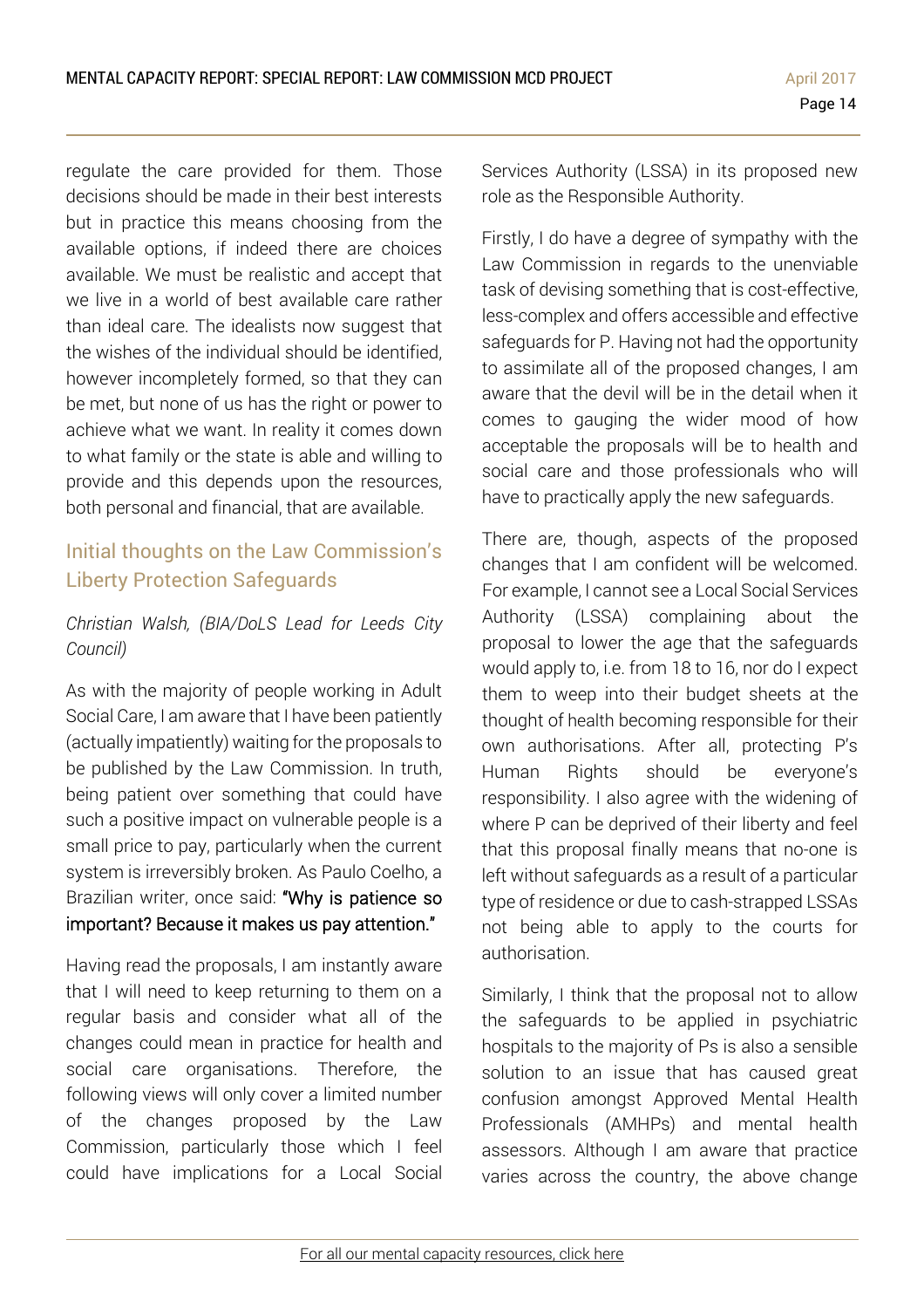does reflect the situation in my own area where it has become a very rare occurrence for a P (who lacks capacity) to be in a psychiatric hospital and not subject to the Mental Health Act 1983 while being treated there.

The portability of an authorisation record is something that will also be welcomed by LSSAs as a means of reducing costs but also in ensuring that P's rights are always safeguarded wherever they are subject to arrangements that may give rise to a deprivation. From P's perspective, they will not need to be assessed unnecessarily. Meanwhile, assessors can consider promoting their wider community access without the fear of P being unlawfully deprived and a subsequent legal challenge. Equally, I can see the benefits of the authorisation having a longer period of renewal where this is felt to be appropriate and after the first two authorisations. Such an approach will reduce state interference unless it is deemed appropriate and necessary while continuing to offer P the safeguards that anyone else would have access to.

The addition of authorising P's transport arrangements to and from a specified place will also be welcomed by those responsible for implementing P's care and treatment. However, I do hope that the Code of Practice will specifically and clearly set out the responsibility of other agencies that would need to be involved should issues arise. The addition of 'harm to others' is also a positive change in my opinion, particularly as it provides a more robust legal framework around something that regularly occurs in practice. The Approved Mental Capacity Professional (AMCP) role will be crucial here, as this particular power could attract

additional pressure from other professionals and agencies, i.e. the criminal justice system. For example, I am aware of MAPPA and Probation Service meetings where pressure has been applied upon Adult Social Care to apply the current DoLS legislation to individuals as a means of solely managing the risks they pose to others.

After reading the proposals a few times, I can see some progressive ideas within the assessment process. I am pleased to see that they have addressed the issue of a P's fluctuating capacity, as this has been a problematic issue since the MCA 2005 was first implemented. This proposed change may also allow professionals to manage such situations with greater clarity and confidence. Equally, I can see why the Law Commission has recommended the replacement of the term 'best interests' with that of 'necessary and proportionate,' especially since I agree that the former has become a tokenistic gesture in some assessments, i.e. resource led decisions. However, there is a need not to move too far away from the person centred element that the concept of Best Interests has attempted to instil in assessors, albeit in limited ways at times. I do, though, agree with the emphasis upon 'proportionality' and for assessors to ensure that they are not solely focusing on the risks involved and, subsequently, why the authorisation is 'necessary.'

This is why I fully support the idea of P's deprivation being authorised at the start of the process and believe that it should be seen as an integral part of any care planning. This is in stark contrast to the current system where P's deprivation is often an after-thought and there is a higher risk of it just being 'rubber-stamped', as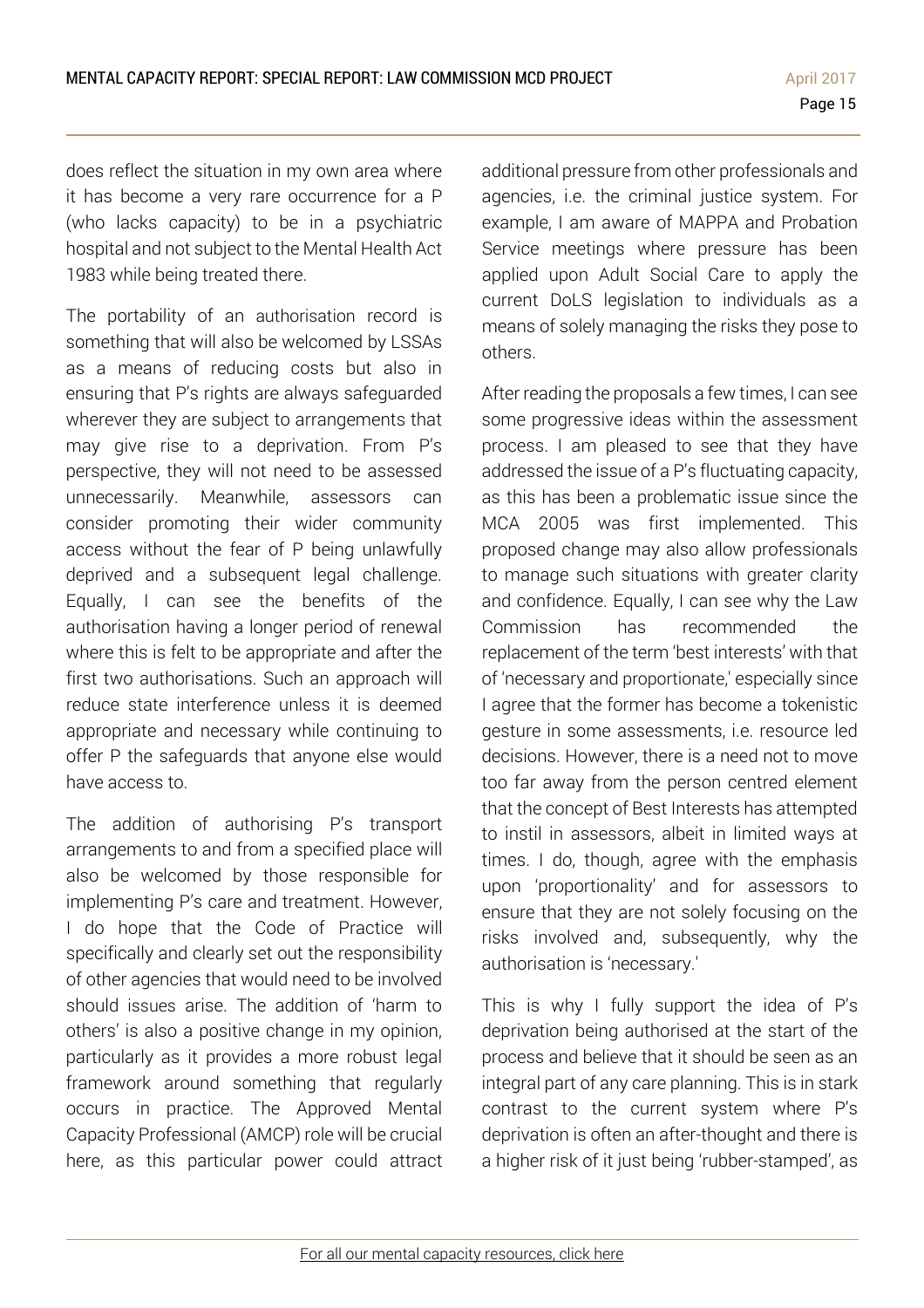recognised in the Law Commission's Proposals. Such an approach will clearly be strengthened by the fact that assessors must take into account P's past and current wishes and feelings while also being required to demonstrate why they could not be pursued at the time.

One proposed change that does make me a bit uneasy is the new 'Independent Reviewer' role. There are some commentators, and indeed, colleagues of mine, who have expressed their concerns over the possible difference in the level of scrutiny that will be applied by the Independent Reviewer and that provided by an AMCP. The scrutiny required for this role could perhaps be even more critical than that needed for the AMCP one and will be an area that any Responsible Authority will need to pay close attention too when setting up its internal procedures and structures.

Perhaps those existing BIAs who are not required to become AMCPs could be the ones to fill the 'Independent Reviewer' role, as they will already have the experience of assessing such arrangements and in challenging the views of others, even those they may work with. Indeed, such an option may be attractive to those LSSAs who have trained a high number of BIAs, particularly as such a role could be incorporated into existing job descriptions.

What does trouble me, though, is how independent they will be when they could well be in the same team/area/service as the assessor who has deemed P's arrangements to have engaged Article 5 and has assessed them as being necessary and proportionate. This contrasts to an AMCP who will have the statutory legislation firmly behind their role to remain independent and refuse an authorisation where they deem it appropriate to do so. How will this work in practice for the Independent Reviewers? In particular, this could be a challenge within a social care environment where risk aversion and over-protectionism can often dominate a team/individual's approach to assessments and the implementation of care packages.

The level of independence required and an explanation as to what the term 'certify personally' will mean in practice is crucial, if this role is not to be seen as being tokenistic. This is particularly relevant when it is noted that such individuals will be able to decide if a referral to an AMCP is required or not. Also, there may well be eyebrows raised when it is realised that this is at the end of the process and that there will not be any other form of independent scrutiny apart from the appropriate person/IMCA who is consulted as part of the assessment process.

The role of the AMCP is an interesting one, with the proposals seemingly suggesting that they will only be required to consider specific cases and that these will be in the minority. For example, where the person is objecting to the arrangements, where the issue is about preventing P from harming others while there will also be a power to automatically refer to an AMCP where it is felt to be required. As an experienced AMHP, I can see the benefits of having such a role for such complex cases, especially as the independence and issues relating to vicarious liability are already understood by LSSAs and colleagues working within hospital/health settings. Although the first two areas where an AMCP will be required are quite self-explanatory, the third one may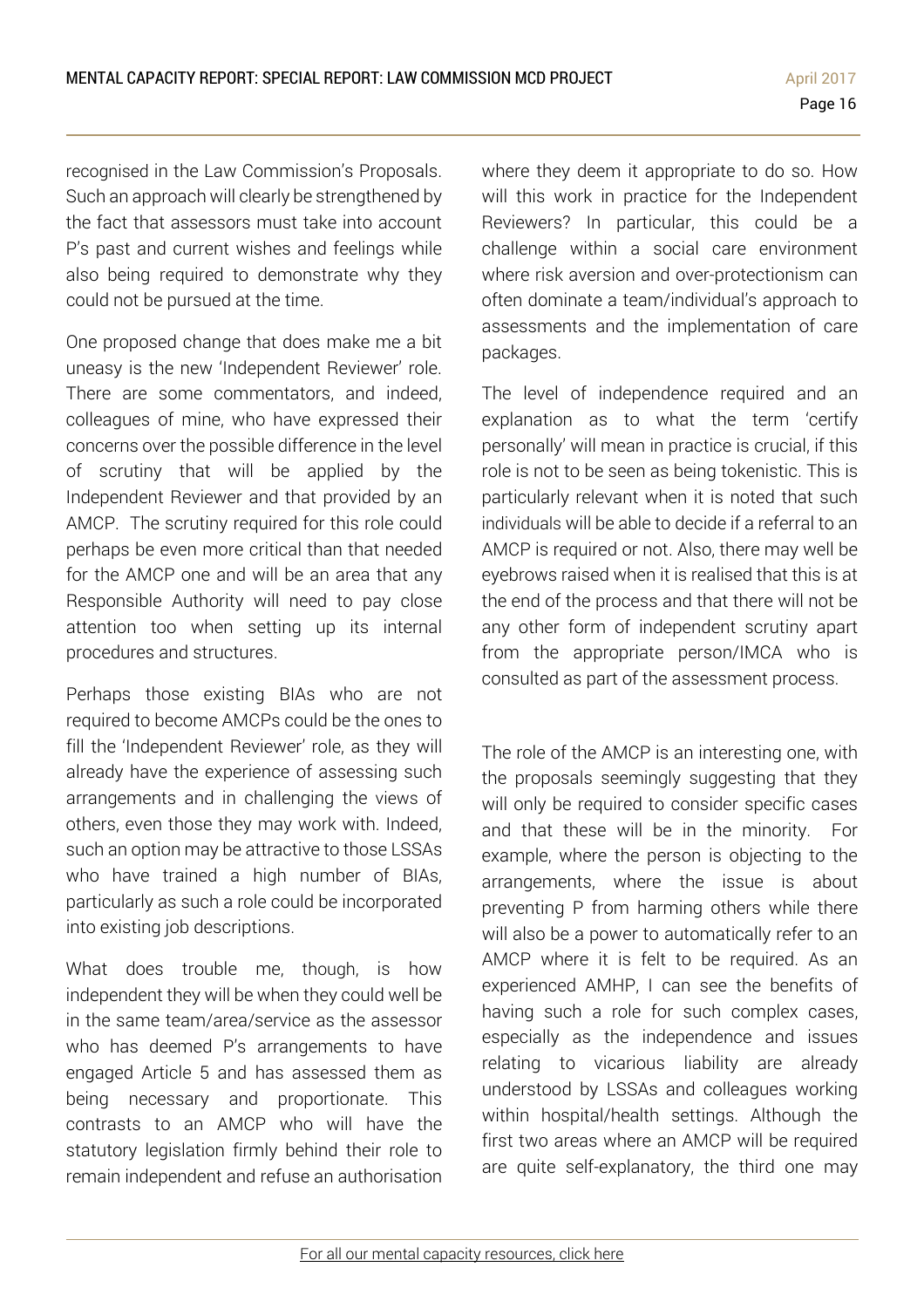need a more cautious approach from LSSAs and CCGs during any initial implementation period if they are to ensure that any untoward or excessively restrictive care plans are properly scrutinised.

There are many aspects of the Law Commission's proposals that I still need to read in more detail, whilst I also need to go back over those areas I have discussed above. In particular, I am conscious of wanting to understand more about the reviews and renewal processes for those people deprived under the Liberty Protection Safeguards. Similarly, I am keen to consider the role of Advocacy and the Appropriate Person roles and whether involvement will ensure that the safeguards are consistently and properly applied by the relevant Responsible Authority. Most of all, I am keen to consider the proposals to amend s 4 and s 5 MCA 2005, particularly in regards to assessing whether they offer P enough protection of their Article 8 Rights.

It is likely that other DoLS Leads will have different views about the proposals and may think that they do not provide P with sufficient legal safeguards, especially the different levels of scrutiny that have been proposed. However, what has been proposed by the Law Commission, is, in my opinion, a better foundation to work from than the situation that nearly all LSSAs currently find themselves in. For me, how the proposals will be implemented on the ground will always be the real 'acid test' for those responsible for managing the safeguards. It is, though, currently out of our hands while we wait for the Government to respond to the Law Commission's proposals. I guess more patience will be required!!

# <span id="page-16-0"></span>The Liberty Protection Safeguards: a clinician's response

*Robert Wheeler, Consultant Neonatal & Paediatric Surgeon; Director, Department of Clinical Law; University Hospital of Southampton*

The LC report will be welcomed by hospital doctors and nurses. Clinicians are well aware that their history is littered with examples of incapacitated patients' liberty being egregiously overwhelmed by malicious regimes. The LC proposal is an opportunity for us better to protect liberty.

UK Hospitals were perplexed when law ostensibly founded on residential arrangements was applied to the acutely ill. The proposals set out in the LC report hands much of the daily activity that enables patients' liberty to be protected to the clinical staff; whilst ensuring that the resources to deal with those whose liberty is genuinely threatened are conserved. Easily absorbed (as it could be) into existing clinical pathways, the new approach to protecting liberty will slice through the delay in authorisation process. The present delay, contrary as it is to our patients' welfare, has been very difficult to reconcile with good clinical care.

It is always hard to predict how easily legal aspirations will translate in to clinical guidance. If the recommended fusion of the Codes relating to mental capacity and liberty is achieved, a resultant unified Code of Practice promises to be a document which is straightforward for us to work from.

<span id="page-16-1"></span>The Liberty Protection Safeguards: a psychiatrist's response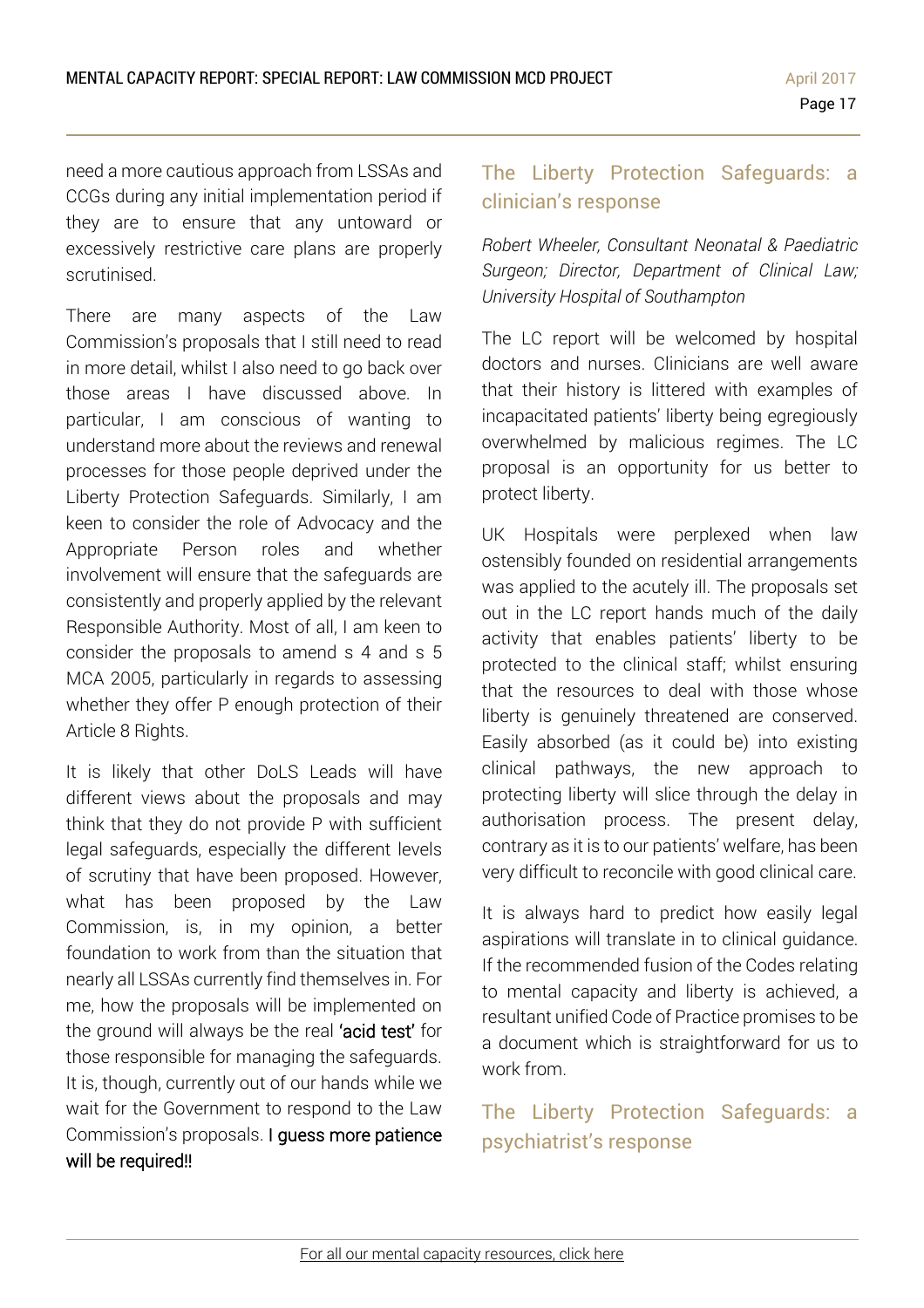*Dr Gareth Owen, Clinical Senior Lecturer/Honorary Consultant Psychiatrist, Mental Health, Ethics and Law Research Group, King's College London, Institute of Psychiatry, Psychology and Neuroscience*

The *Deprivation of Liberty Safeguards* were not scrutinised or debated by parliament. They were rushed through the legislative process and they created a mess when they arrived in health and social care in 2009.

The Law Commission's proposed *Liberty Protection Safeguards* restarts the process. The report admirably succeeds in making what has become an extraordinary complex area of law succinct and intelligible and it proposes some much-needed simplifications to the steps (the flow diagram on page 51 cannot be criticised for being overly complex). There are some very progressive proposals (still in search of an evidence base) such as advance consent and supported decision-making and there is also some refreshing honesty about state interests in relation to deprivation of liberty - with the report's recommendation that the best interests test for deprivation of liberty be replaced by a necessary and proportionate test.

On pages 29-30, the report gives a very significant reference to the NHS Act 2006. It outlines how the secretary of state is required to promote a comprehensive health service, designed to secure improvement:

- 1. In the physical and mental health of the people of England and Wales; and
- 2. In the prevention, diagnosis and treatment of illness

What the report does not say is that this is an amendment introduced by the controversial Health and Social Care Act 2012. The original wording in the NHS Act 2006 goes back to the founding of the NHS in 1948 and states that the Secretary of State has a duty to secure or provide (not merely promote) health services throughout the country. If the *Liberty Protection Safeguards* became law the state would not be 'promoting' liberty interests (that would have little meaning) but putting a duty on the courts to secure them. Yet England and Wales has got itself into accepting that the Secretary of State has a duty merely to promote health services. Surely, we all want to avoid a situation where England and Wales secures liberty safeguards in health and social care but does not necessarily secure health and social care services – that would be right to liberty run amok!

From a psychiatric perspective, a key feature of the *Liberty Protection Safeguard* scheme is that "mental health arrangements" in hospital cannot be authorised under it. My reading of this recommendation is that it is the Law Commission running up against an old and firm policy position concerning treatment of "the mental health patient" that derives from a day when social norms constricted the scope of who was a "mental health patient" much more than they do today. Today, very large numbers of patients in general hospitals and or in older adult wards (whether medical or psychiatric) are "mental health patients". Obvious examples are people with dementia, delirium and its combination with depression. People with these conditions have recognised mental health diagnoses and treatment/care needs which the NHS is increasingly realising.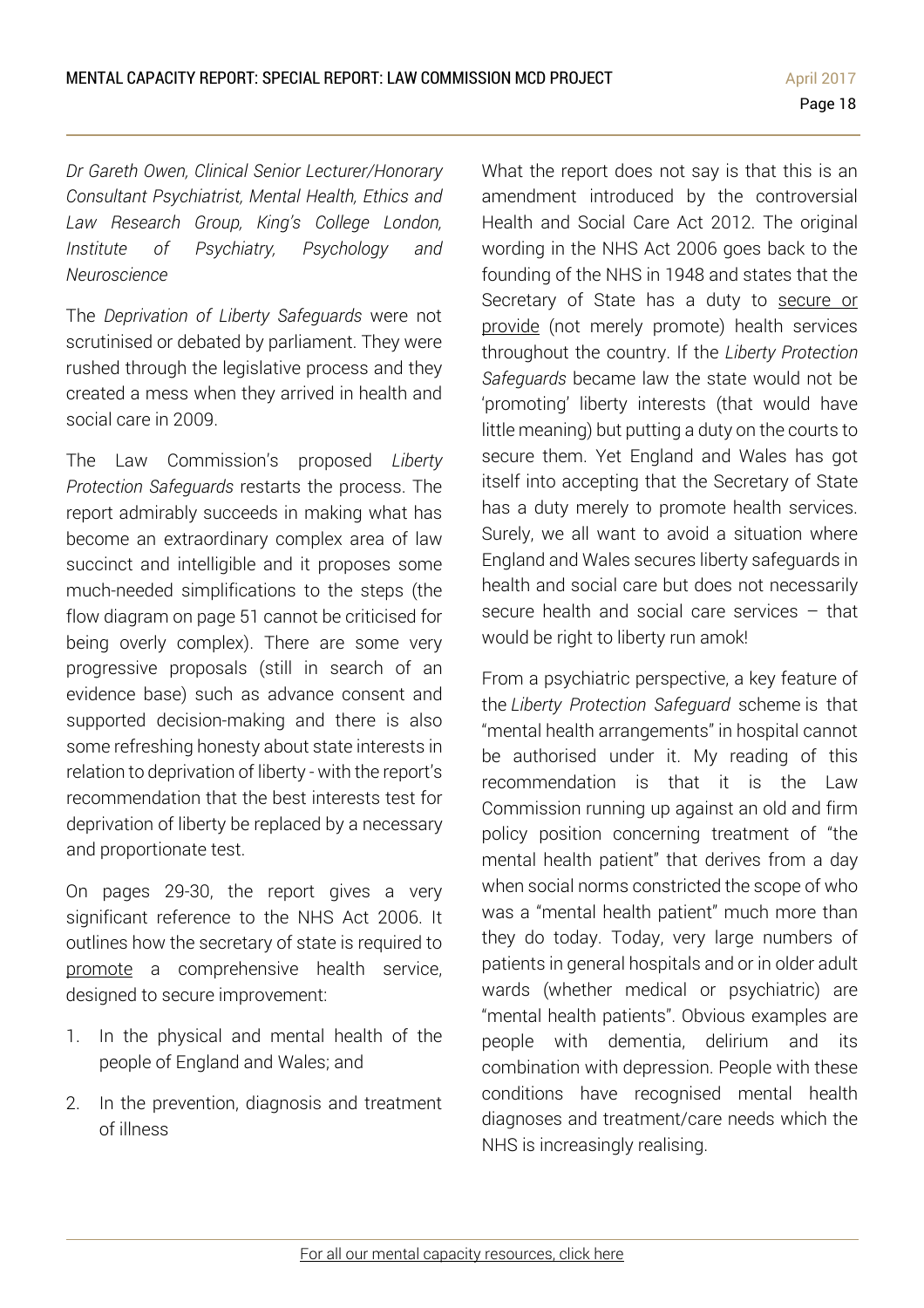Of course, today we also have the UKSC's *Cheshire West* judgment which significantly resets a social norm on deprivation of liberty in health and social care contexts. You only have read the Percy report of 1957 on deprivation of liberty (which championed legal informality) to see how radically this norm has shifted. In applying rule of law principles to health and social care, the UKSC significantly expanded liberty interests into an area where, historically, they have tended to be lightly applied with a clinical and social ethic of care more widely accepted.

The Law Commission report is reflecting the reset social norm when it comes to deprivation of liberty in a healthcare context but it is not reflecting modern concepts of who is a mental health patient. The scheme, as a result, creates an anomaly and a situation where, by excluding inpatient "mental health arrangements", it would force an increase in the use of the Mental Health Act. That is a concerning consequence because it is not driven by clinical need or by medical ethics but rather by a drive for legal compliance with the ECHR and the CRPD. This is very likely to be unwanted by clinicians, patients and their families and it will impact in the general hospitals and in older adult psychiatry inpatients settings particularly.

Reflecting upon this I was reminded of a funny story about Stanley Baldwin - a former Prime Minister famous for having few firm beliefs. The story goes like this: Baldwin was asked toward the end of his life whether he had read any philosophical books which had deeply affected him. To the questioner's surprise Baldwin answered firmly in the positive citing "Ancient Law" by the Victorian Jurist Henry Maine. He

described how that book's great historical sweep had had a profound influence on him with its description of grand societal movement from hierarchy and command toward equality, freedom and consent; from custom and tradition toward rational reflection and from status to contract. It was this idea, he said, that had guided his approach to politics. And then Baldwin paused, or perhaps stumbled in an attempt at recollection of this many volume work, "or was it the other way round?".

If the Law Commission report does go to parliament it needs full parliamentary debate, informed not only by legal expertise but also by mental health expertise and experience of what is going on across the NHS particularly since the Health and Social Care Act 2012. But, in a highly complex area such as this, some humour may also help!

# <span id="page-18-0"></span>Liberty Protection Safeguards: A response

## *Dr Lucy Series, Cardiff Law School*

The Law Commission's final report on mental capacity and deprivation of liberty was based on a very wide consultation and careful consideration of the lessons learned under the Mental Capacity Act 2005 deprivation of liberty safeguards (MCA DoLS). Nobody can be in any doubt that the Mental Capacity Act 2005 deprivation of liberty safeguards are in dire need of replacement. The Liberty Protection Safeguards (LPS) proposed by the Commission are in many ways a vast improvement upon the DoLS.

At the operational level, they simplify the processes required for authorisation, they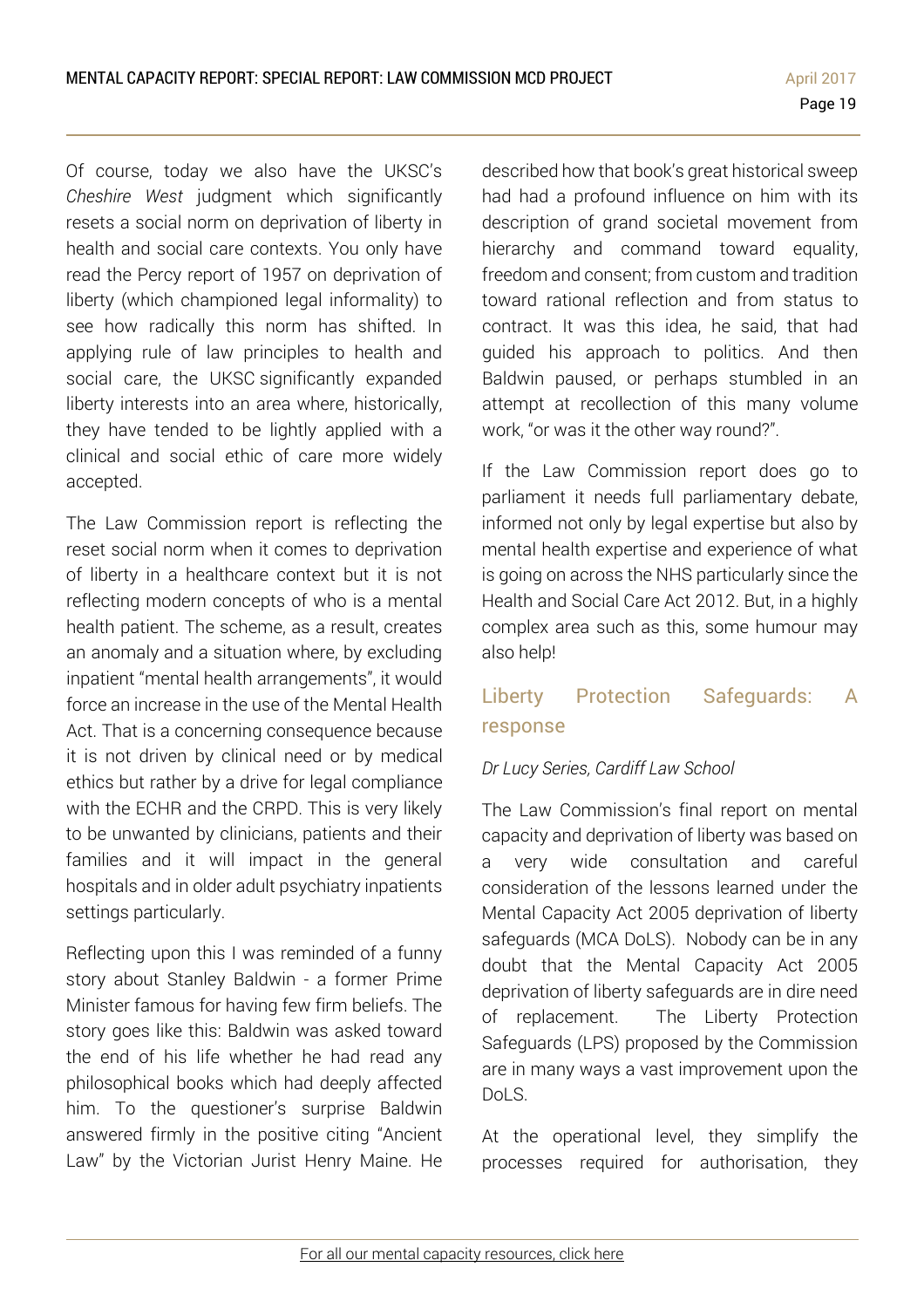reduce duplication in assessments, they tie up bizarre loose ends such as conveying and what happens when an authorisation is no longer needed because a person has died. They address the situations of those in supported living and 16 and 17 year olds in care. The proposals for advance consent, to streamline some statutory advocacy, and to introduce a clear offence for private care providers unlawfully depriving people of their liberty, are welcome.

Whether the system will cope with the scale of authorisations required in the wake of *Cheshire West* remains to be seen, and is largely contingent on the resources available for implementation. Few can doubt, however, that the system will cope *better* under the LPS than under the DoLS.

The Commission has clearly thought carefully about resources during the consultation. Proposals for a wider 'supportive care' framework have been slimmed down, the proposal for an automatic review by a court or tribunal – which would have absorbed huge public and private resources – has been revised. One key professional resource under the LPS is referral to an Approved Mental Capacity Advocate (AMCP), and this resource is effectively rationed for situations of conflict. Proposals to widen the range of medical personnel authorised to conduct mental health assessments are estimated to reduce costs from £102 to £15 per assessment. The duties of the 'responsible body' (replacing the supervisory body) will now be distributed across hospitals, CCGs, Local Health Boards and local authorities,

<span id="page-19-0"></span><sup>1</sup> Committee on the Rights of Persons with Disabilities, *General comment No 1 (2014) Article 12: Equal*

 $\overline{a}$ 

taking some pressure off local authorities (in England, at least). Many of these are sensible compromises for the limited resources that are presently available across the health and social care sector.

I am particularly excited by proposals to amend the best interests test under s4 MCA, to establish a clearer duty to attempt to ascertain P's wishes and feelings, and put 'particular weight' on those wishes. This does not go as far as some reformers (including myself) might like in putting the paternalistic baggage of 'best interest' behind us, but it is a very welcome development. I am also excited by the proposal of a power to introduce regulations for a supported decision making scheme. Inspired by the United Nations Convention on the Rights of Persons with Disabilities (CRPD), many countries around the world are implementing such schemes. It is a sensible use of Parliamentary time to get the power to make regulations into the Act now (as who knows when there will be an opportunity in the future), so that a consultation on it can take place in the future when people have had greater opportunities to reflect on what would work in England and Wales. The scheme as a whole falls short of the radical vision of the UN Convention on the Rights of Persons with Disabilities, at least as articulated by the Committee on the Rights of Persons with Disabilities,  $1$  but its influence has been felt.

The Commission proposes that the increasingly complex interface issues between the Mental Health Act 1983 (MHA) and the MCA be addressed by placing detention for treatment for

*recognition before the law* (2014) UN Doc CRPD/C/GC/1.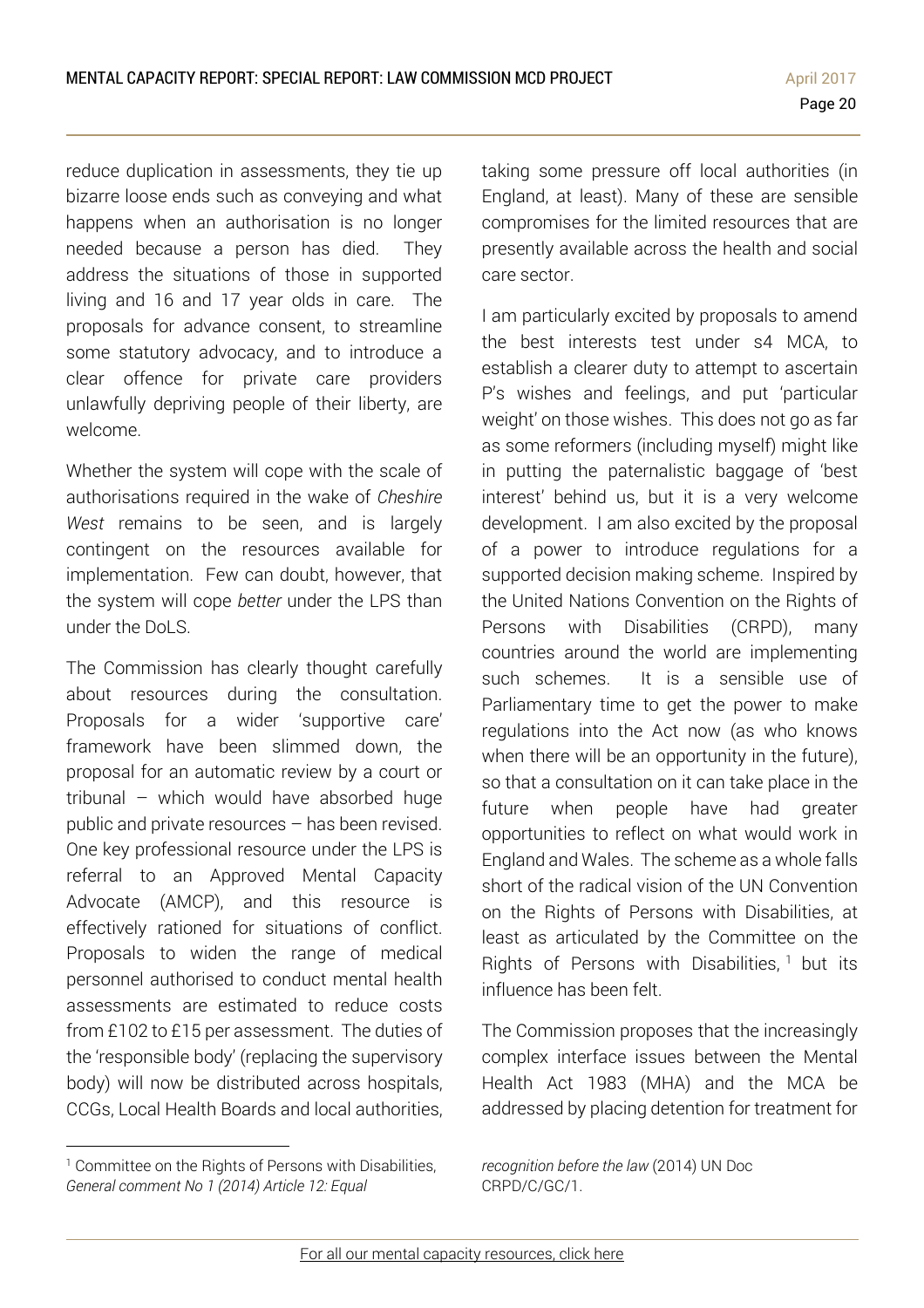mental disorder squarely outside the MCA scheme. This will almost inevitably result in an increase in detentions under the MHA. Those who favour the safeguards of the MHA, mostly lawyers, will argue that this will benefit those detained for treatment for mental disorder. However, there is widespread resistance to the use of the MHA for certain populations, notably adults with learning disabilities and people with dementia, despite the MHA offering more robust safeguards that gives stronger powers to families. I was interested to see the Commission float the possibility of 'fusion' law, combining the MCA and the MHA into a single statute, based on the MCA's principles (as they have in Northern Ireland). <sup>[2](#page-20-0)</sup> This seems to be increasingly the direction of travel for campaigners in the UK; I'll save my thoughts on this for another time, but suffice it to say I harbour suspicions that more people could be detained more easily under fusion law.

As with previous consultations by the Law Commission on the MCA[3,](#page-20-1) and the government's *Bournewood* Consultation, [4](#page-20-2) there was widespread support for a tribunal rather than the CoP to be the destination of appeals. This reflected a desire for a more accessible and cost-effective avenue for a legal review. The Commission has left this question open, but emphasised that

 $\overline{a}$ 

hiving off deprivation of liberty cases for consideration by the Mental Health Tribunals raises thorny questions about devolution in Wales (the tribunals are devolved; the CoP is not) and how we separate the entangled questions of health and welfare decisions and deprivation of liberty. For my part, I would be concerned to see a new 'interface' arise, replete with satellite litigation over the appropriate remit of the court and tribunal. As we argued in a recent report on participation in the CoP, another way forward is to rip up the CoP rules and practices and start again, ensuring they embed the tribunal principles of participation, accessibility and cost effectiveness, not only for detention cases but also for the other cases it hears.<sup>[5](#page-20-0)</sup> I was also interested to see the proposal that the Mental Health Tribunals could have some limited powers to decide MCA matters, which will inevitably continue to arise in that jurisdiction.

## <span id="page-20-5"></span>Rights and safeguards

When we look to the history of the DoLS, we can discern two distinct policy rationales underlying judgments. The first is to address situations of conflict – situations like *Bournewood[6](#page-20-3)*, *Near[y7](#page-20-2)* or Manuela Sykes' case  $8 8-$  where the person, or their carers or family, objects to their confinement in a particular setting. *Cheshire*

<sup>5</sup> Lucy Series, Phil Fennell and Julie Doughty, *[The](http://sites.cardiff.ac.uk/wccop/new-research-report-the-participation-of-p-in-welfare-cases-in-the-court-of-protection/) [Participation](http://sites.cardiff.ac.uk/wccop/new-research-report-the-participation-of-p-in-welfare-cases-in-the-court-of-protection/) of P in Welfare Cases in the Court of*

*[Protection](http://sites.cardiff.ac.uk/wccop/new-research-report-the-participation-of-p-in-welfare-cases-in-the-court-of-protection/)* (School of Law and Politics, Cardiff University, Report prepared for the Nuffield Foundation 2017)

- <sup>6</sup> *HL v UK* [2004] 40 EHRR 761
- <sup>7</sup> *London Borough of Hillingdon v Neary* [2011] EWHC 1377 (COP)
- <sup>8</sup> *Westminster City Council v Sykes* [2014] EWHC B9 (COP)

<span id="page-20-0"></span><sup>2</sup> Mental Capacity Act (Northern Ireland) 2016 SI 2016/18

<span id="page-20-1"></span><sup>3</sup> Law Commission, *Mentally Incapacitated Adults and Decision-Making: An Overview*, (Law Com No 119, HMSO 1991); Law Commission, *Mentally Incapacitated Adults* (Law Commission No 231, HMSO 1995).

<span id="page-20-4"></span><span id="page-20-3"></span><span id="page-20-2"></span><sup>4</sup> Department of Health, *"Bournewood" Consultation: The approach to be taken in response to the judgment of the European Court of Human Rights in the "Bournewood" case* (2005); Department of Health, *Protecting the Vulnerable: the "Bournewood" Consultation: Summary of Responses* (2006)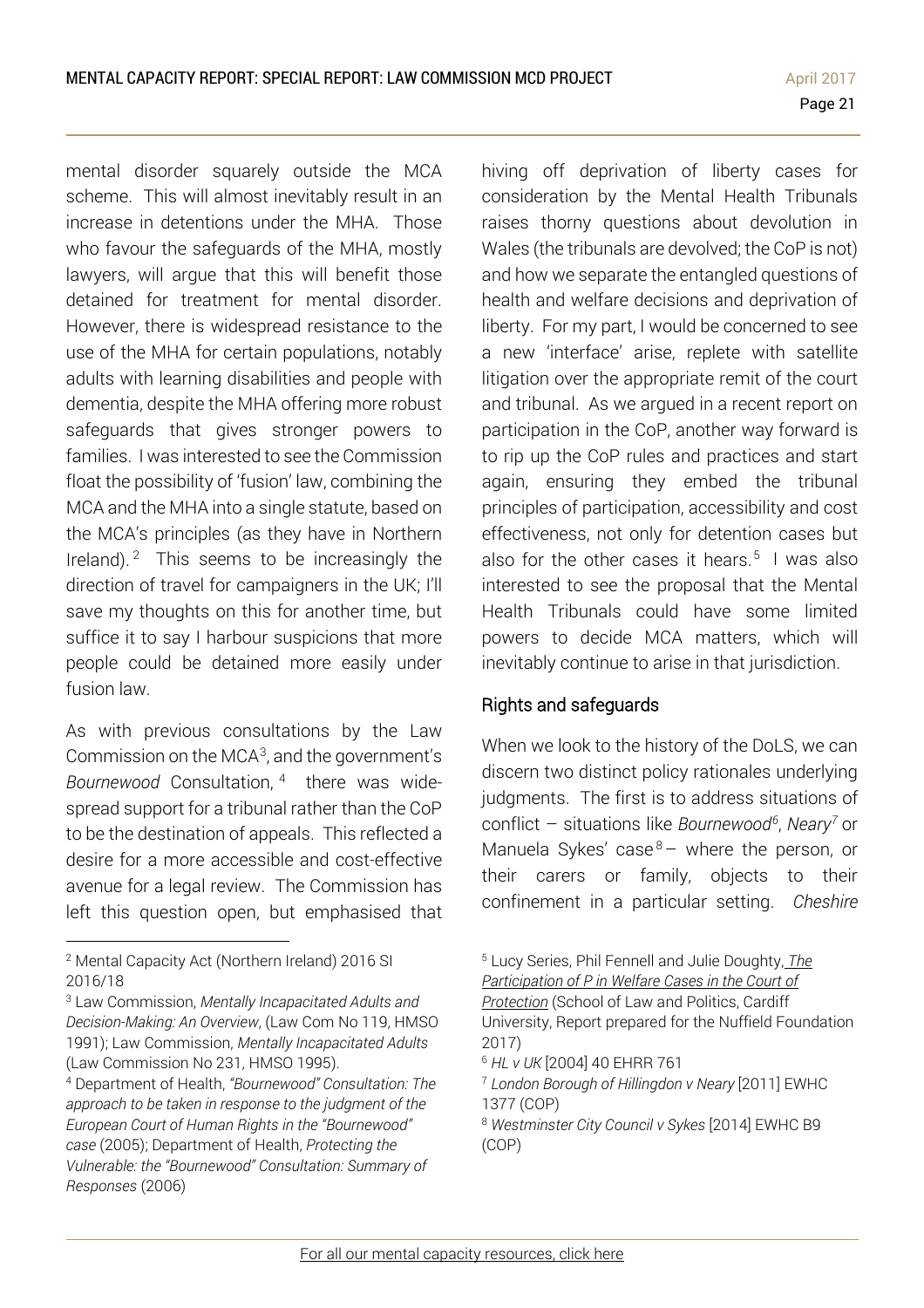*West*, however, was not about situations of conflict, but situations where a person's care involved 'continuous supervision and control' and they were 'not free to live'. The clear policy intention behind Lady Hale's decision was to ensure that these individuals have an 'independent check' on their care.

Across all situations, including those where there is no conflict, the detained person will have the safeguards of assessments by two assessors, including at least one 'new' assessment of whether their detention is necessary and proportionate. They will also have support and representation from an advocate (on an opt-out basis) and an 'appropriate person' (replacing the Relevant Person's Representative). The LPS uses conflict  $-$  specifically an objection by the person  $-$  as a pivot for a *duty* to involve an AMCP, with a *power* to involve an AMCP where the family (but not the person) objects.

Having rejected a system of automatic review, the 'special procedural safeguards' to ensure a person is enabled to exercise their rights of appeal are similar under the LPS to the DoLS: it falls to the advocate and the appropriate person to assist the person in seeking a court review, regardless of their prospects of success. I confess that I am doubtful that under this system we will seek a marked improvement in the ability of P to exercise rights of appeal; family members (who will largely be the 'appropriate person) find it difficult to challenge decisions for a number of reasons, advocacy resources to

bring a challenge are very stretched. I would have preferred the duty to refer conflicts to court to be placed squarely on the 'responsible body', with advocates and appropriate persons as a back-up option if they fail to do so. We shall have to keep an eye on the appeals statistics.

One of the main criticisms of the DoLS was that the 'supervisory body' was not sufficiently independent of commissioning arrangements, and therefore had a conflict of interest in how it operated the safeguards.[9](#page-21-0) The *Neary* case is of course the example *par excellence* of how these functions can influence each other to the detriment of the detained person. This concern is not addressed by the LPS, if anything it is exacerbated by the desire of the Commission to strengthen links between 'the commissioning of the arrangements and responsibility for the authorisation'. Arguably this could import the human rights values of the LPS into the commissioning process itself, but it also means that the independence of the authorising body may still be compromised.

Although the Commission has proposed that AMCPs must be independent of the care arrangements of P, as Mark Neary points out in a recent blog post on the  $LPS^{10}$  $LPS^{10}$  $LPS^{10}$  the reality is that those commissioning care, conducting assessments, the 'independent reviewer' and the ACMP themselves are likely to be colleagues and may potentially have close working relationships. The LPS does not establish a Chinese Wall between these functions, but it is hard to see how they could do so. Accordingly,

<span id="page-21-0"></span><sup>9</sup> Paul Bowen, *Blackstone's Guide to The Mental Health Act 2007* (OUP 2007); Lucy Scott-Moncrieff, 'Two steps forward, one step back' [2007] *Journal of Mental Health Law*, 107-14. l

<sup>10</sup> Mark Neary, 'The Very Protective [Safeguards'](https://markneary1dotcom1.wordpress.com/2017/03/14/the-very-protective-safeguards/) (*Love, Belief and Balls*, 14 March 2017).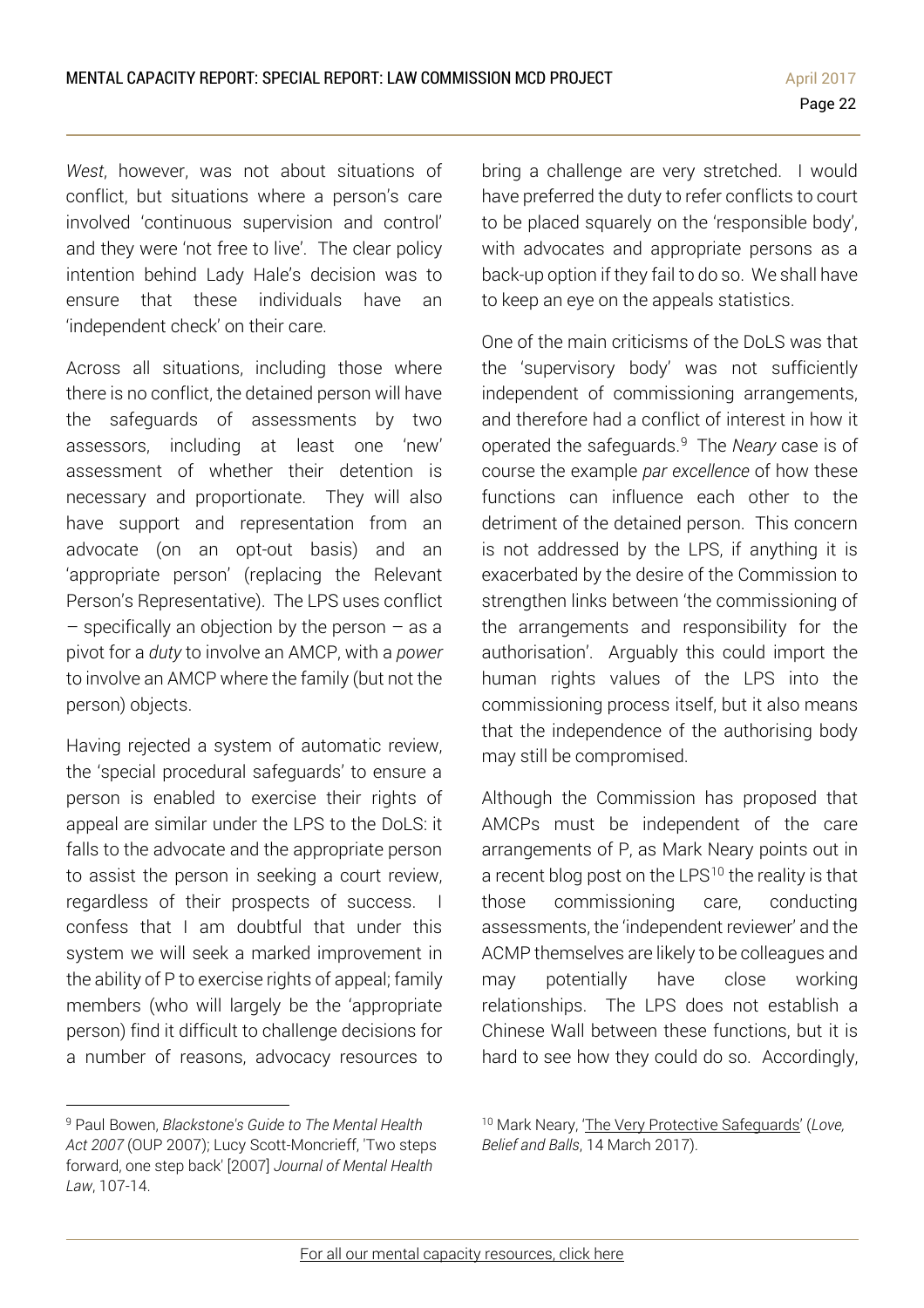the role of independent advocates, and the accessibility of the court or tribunal, will be absolutely vital safeguards in situations where this independence is potentially compromised. For this reason, we should keep a watching brief on the Parliamentary passage of the LPS to ensure these provisions are not diluted in any way.

### Into the realm of politics

Although there are many elements of the LPS that are welcome, and will be widely embraced, there are parts of the scheme that may present challenges as it moves from the arena of legal enquiry into national politics. One obvious challenge is austerity  $-$  it may be tempting to reduce costs by reducing access to independent advocacy, means testing legal aid for appeals, or indirectly rationing legal resources by making the court or tribunal inaccessible to most. We must maintain pressure to ensure these vital safeguards are preserved or strengthened.

Another challenge will be the proposed conditions for authorisation. Article 5(1) only permits detention in certain circumstances, the relevant circumstance here being phrased by Article 5(1)(e) as 'unsoundness of mind'. Under the MHA a person may only be detained on grounds of 'mental disorder', but this is said to exclude certain groups who have a 'pure' brain disorder such as a brain injury (I confess I'm a bit baffled about the source of this view, but I defer to the mental health lawyers on this). This was therefore regarded as too narrow for the LPS, which were also to apply to people with a pure brain disorder. Yet the alternative provided by s2 MCA – an impairment or disturbance in the functioning of the mind or brain  $-$  was too broad, potentially encompassing individuals historically excluded from detention legislation, such as people with problems with alcohol or drug abuse. So the Commission plumped for 'unsoundness of mind', since (by definition) it overlaps perfectly with the scope of Article 5(1)(e). The trouble is, although this Goldilocks reasoning will make sense to human rights lawyers, it is likely to be poorly received by those subject to the scheme and their families. A very strong motivation for the introduction of the DoLS in the first place, rather than the expansion of the MHA, was lobbying from families keen to avoid its stigma. It seems possible that they, and those subject to the scheme, would view assessments and authorisation based on 'unsoundness of mind' as an equally, if not more, stigmatising designation.

Another potential challenge is the proposal to replace the best interests test with a 'necessary and proportionate' test. The best interests test retains a popularity in England and Wales comparable to the monarchy – however outdated and illiberal reformers view it as, it retains an aura of friendly paternalistic benevolence and has widespread appeal. The majority of consultees supported its retention. The Commission gives two reasons for not including it. The first reason is that best interests seems to imply a *choice* between options, yet in reality a choice is often not available because the commissioning body will only fund one option and nobody acting under the MCA (be they assessor, AMCP or court) can compel them to do otherwise.<sup>[11](#page-22-0)</sup> The second reason is a desire to be more honest that the LPS

<span id="page-22-0"></span><sup>11</sup> *N v ACCG and others* [2017] UKSC 22  $\overline{a}$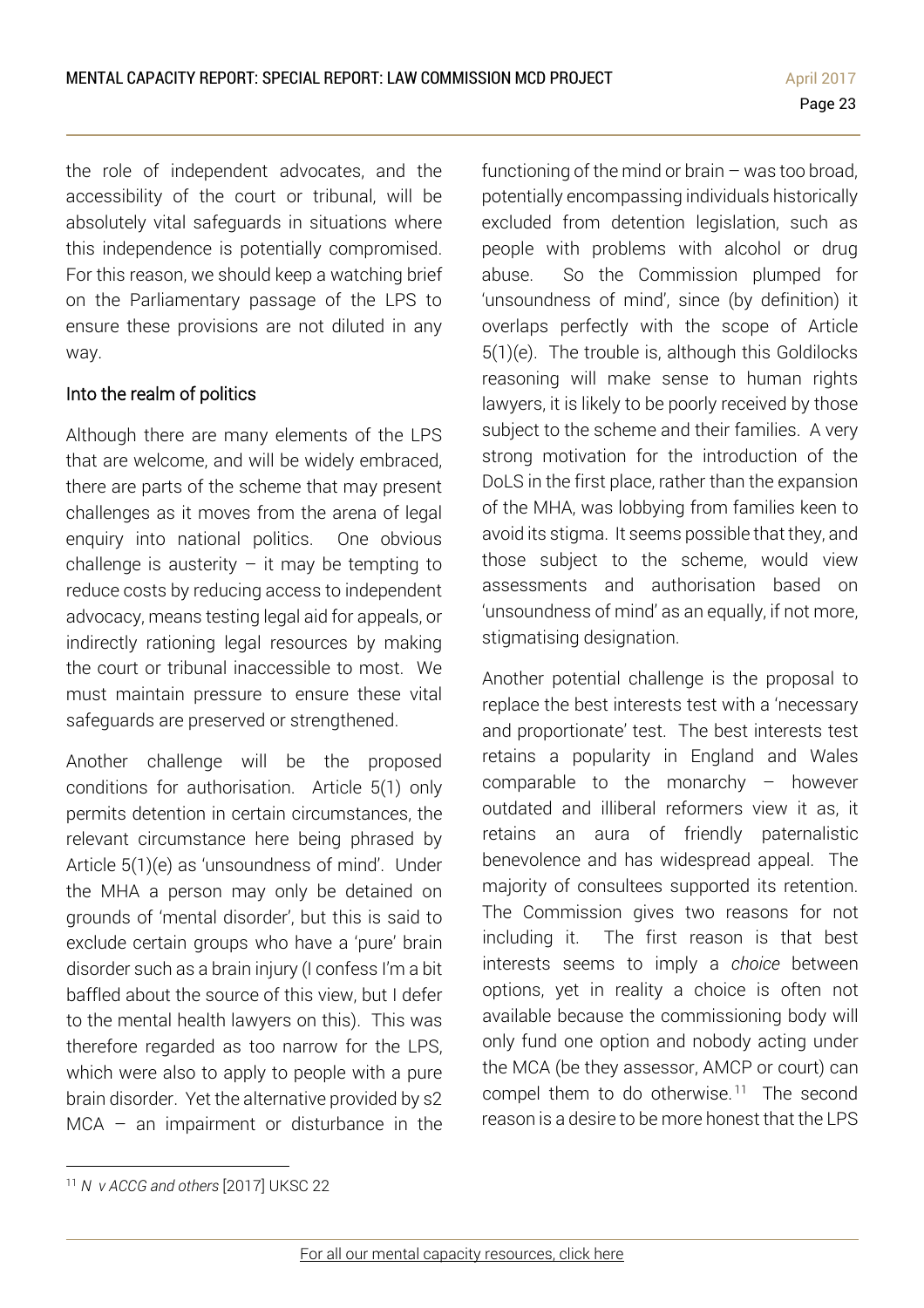$-$  like the DoLS before it  $-$  will be used in some situations where the *real* motivation is public protection.

I confess I am not convinced by either of these reasons – necessity and proportionality *also* imply a choice. What happens when an assessor concludes that the proposed arrangements are *not* necessary or proportionate? We end up in the same dead end as the best interests test. And whilst I recognise that the DoLS have been used for public protection purposes, I am not sure that we want to more deeply entrench that into the scheme. As Mostyn J observed in one of the few published judgments in this area<sup>12</sup>, the MHA and its Code offers far more robust safeguards for these kinds of interventions, and in my view it would be desirable to address these issues under that scheme.

That being said, I can see attractions for a necessity and proportionality test. Although in a technical sense necessity and proportionality were included in the DoLS scheme as part of the best interests test, the reality is that these principles are often given little attention. The result is that 'best interests' is often used to justify interventions that are not really about addressing a serious specified risk, but about something more akin to *optimisation* of the person or their circumstances. In effect, best interests has a much lower threshold for interventions that conflict with the person's rights to self-determination. Take the case of *Northamptonshire Healthcare NHS Foundation*

 $\overline{a}$ 

*Trust v ML (Rev 1).* [13](#page-23-1) ML was discharged from hospital by a mental health tribunal because he didn't pose enough of a risk to warrant detention under the MHA, but the CoP sanctioned proposals for him to be detained in a hospital for up to two years, for a deeply invasive behavioural intervention whose prospects of success were uncertain, to afford him a 'greater potential than his present situation is enabling him to realise'. For all its fluffy connotations (perhaps because of), and for all the very real problems with risk as a criterion for intervention<sup>[14](#page-23-0)</sup>, it is my view that 'best interests' has far more coercive potential. It is possible that the shift to necessity and proportionality may raise the threshold for intervention, which in my view would be desirable. However, we must ensure that the improved emphasis on the person's own wishes and feelings is not lost by this change, and I would welcome a clearer recognition of their place in this analysis.

Another possible hostage to fortune is the proposals for 'domestic deprivation of liberty'. On this issue, the Law Commission are in a difficult situation.

Following *Cheshire West* there has been ongoing litigation about the potential scope of circumstances where a person might be considered deprived of their liberty. In *Ferreira[15](#page-23-2)* the Court of Appeal narrowed this for many hospital settings, but the question of to what extent the 'acid test' applies in situations where a person is cared for by their family remains

<span id="page-23-2"></span><span id="page-23-1"></span><span id="page-23-0"></span><sup>12</sup> e.g. *J Council v GU & Ors (Rev 1)* [2012] EWHC 3531 (COP) <sup>13</sup> [2014] EWCOP 2

<sup>&</sup>lt;sup>14</sup> George Szmukler and Nikolas Rose, 'Risk Assessment in Mental Health Care: Values and Costs' (2013) 31(1) *Behavioral Sciences & the Law* 125-140. <sup>15</sup> *R (Ferreira) v HM Senior Coroner for Inner South London* [2017] EWCA Civ 31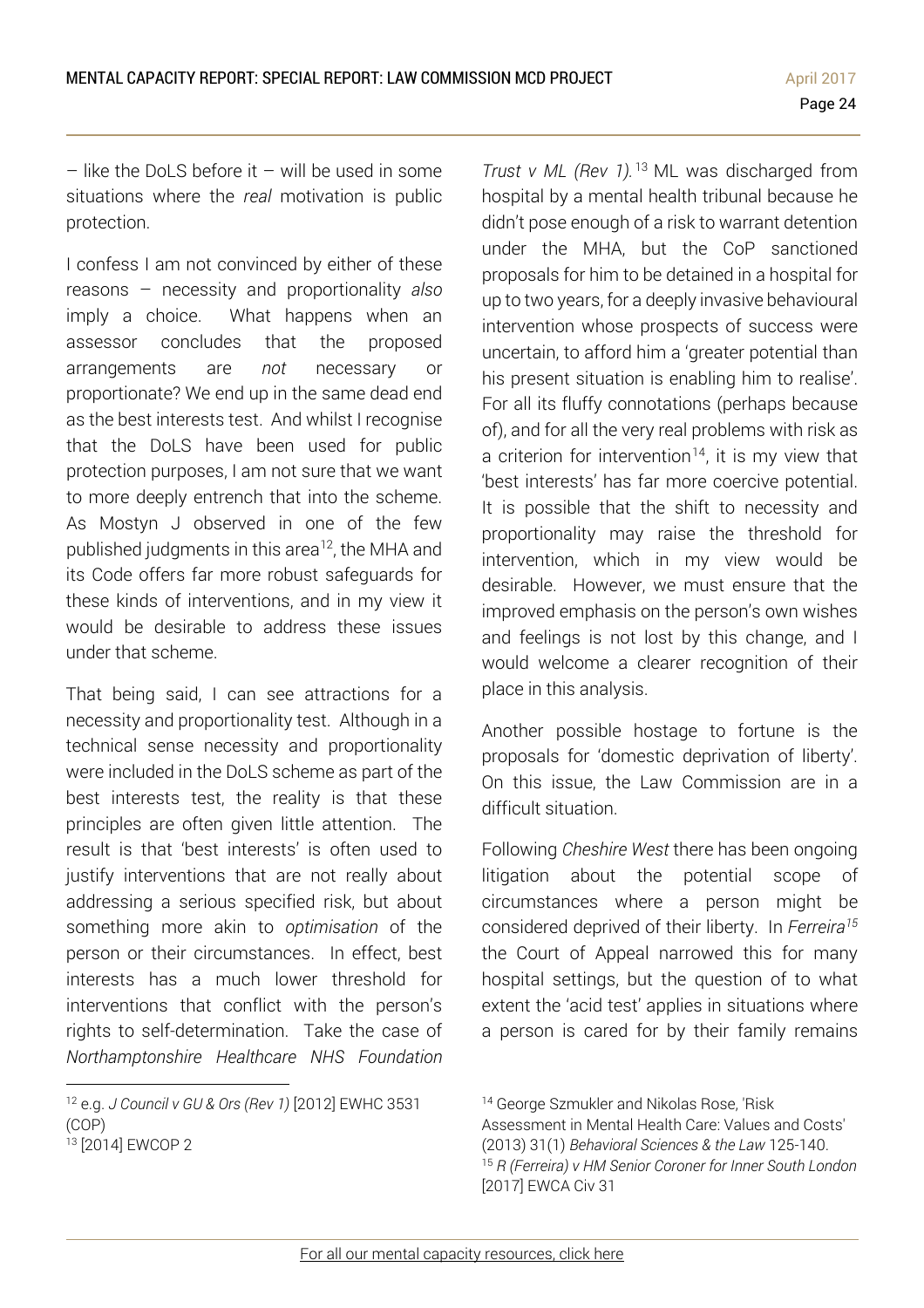unresolved.<sup>16</sup> The scope of Article 5 cannot be settled by the Law Commission, it falls to be settled in the courts. It is possible that the courts will decide that it extends to family based care settings. Already, it seems, some local authorities are assessing 'community deprivation of liberty' for family carers.<sup>[17](#page-24-0)</sup> Thus the Law Commission was faced with a choice: to propose a framework that did not apply to domestic settings, requiring authorisation by the Court of Protection in those situations, or to extend their administrative framework to cover family based care. This would in theory reduce the intrusiveness (and cost) of authorising any deprivation of liberty found to occur in the family home, but it raises profound socio-political questions about the effects of extending a detention framework to those settings.

The Commission has proposed that the LPS will apply to any 'arrangements' that may constitute a deprivation of liberty; they are not (like the DoLS were) linked only to certain forms of care provision. In itself, this is sensible – the ecosystem of modern social care is highly complex, and distinctions between formal and informal care settings increasingly blurred. However, this means that the LPS will potentially apply to care by families, in the family home. This could be viewed as a sensible futureproofing of the LPS scheme, given the uncertain state of the case law. It is also comparable to guardianship in not being tied to a particular form of care, which many critics of the DoLS have argued for. However, although these are reasonable considerations from a legal perspective, I have very serious reservations about the use of the LPS into family based care.

My primary concern is that (in my view) the primary function of Article 5 is to act as a restraint on the authority of clinical and welfare practitioners. The use of a detention framework in familial settings effectively flips that logic on its head; instead, it becomes a tool by which professionals can extend their surveillance and regulation of family life, and it calls into question the legitimacy of care provided by families. I do not doubt that there are some families whose quality of care or even their intentions are questionable, or care that is potentially very restrictive, but that is what safeguarding and robust care planning is for, and I cannot see any policy reason why Article 5 would assist here. Instead, it may do a great deal of damage to relationships between families and professionals. Disabled people and their families already sacrifice a great deal of privacy and autonomy when they ask for assistance from the state; this would further entrench that pattern.

My secondary concern is political. At present, human rights are in a very vulnerable state – both nationally and internationally. Domestically, this has largely been driven by a media war on human rights that characterise them either as a charter for criminals and terrorists, or as 'human rights gone mad', with fictional stories of immigration deportations being cancelled because of a person's cat. It is reported that Theresa May, our current Prime Minister, will fight the next general election on withdrawal from the European Convention on

 $\overline{a}$ 

<span id="page-24-0"></span><sup>16</sup> *SRK v Staffordshire CC* [2016] EWCOP 27; *Secretary of State for Justice v Staffordshire CC* [2016] EWCA Civ 1317.

<sup>17</sup> Mark Neary, *Lady Hale Comes to [Cowley](https://markneary1dotcom1.wordpress.com/2017/03/23/lady-hale-comes-to-cowley/)* (*Love, Belief and Balls*, 23 March 2017)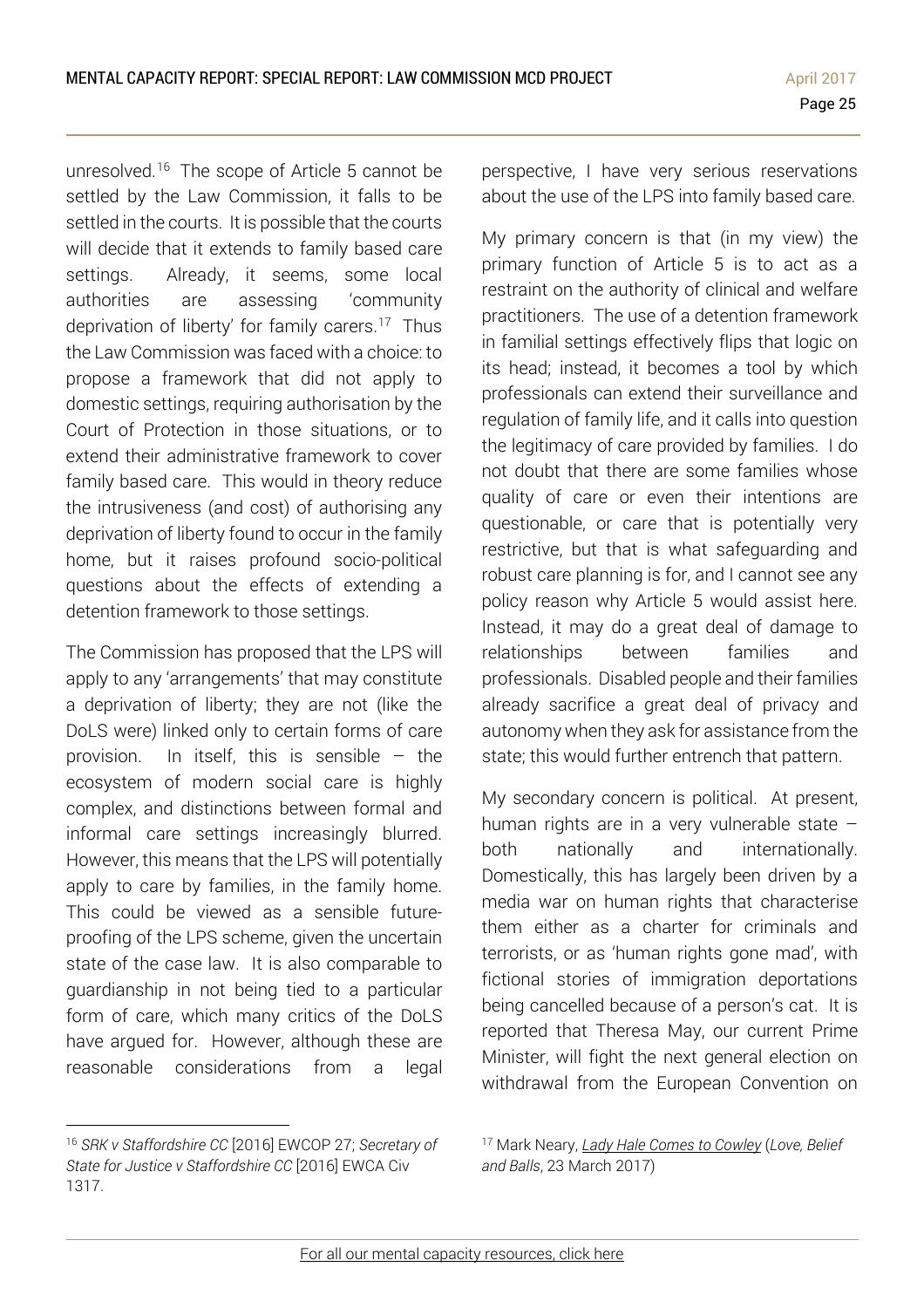Human Rights.<sup>[18](#page-25-0)</sup> It seems entirely possible to me that 'domestic DoLS' could become the next immigration cat story for elements of the media that are actively hostile to the MCA and human rights, especially if families themselves turn to the media with stories of being accused of depriving their relatives of their liberty. I do not think it is an exaggeration to say that this could have very serious widespread repercussions for human rights in the UK and  $-$  if we withdraw from the ECHR – even beyond. In fairness to the Commission, this is not a situation of their making; they are proposing what may seem to be the most practical solution to the possibility that the acid test will be applied in the family home by the courts. Yet I worry that this will be lost on the media, and moreover the existence of such a framework may embolden the courts to find the existence of deprivation of liberty in family settings. I confess to a nervousness of even writing these fears down, but I believe we need to tread very carefully indeed in this area.

And finally, I want to discuss proposals for limitations to s5 and s6 MCA – the 'general defence' which means that those performing acts of care and treatment have a defence against possible liability for acting without consent. The scope of the general defence is presently unclear. There is a steady drumbeat from the Court of Protection maintaining that serious medical treatments or welfare interventions that have given rise to objections by the person or conflicts with family probably require authorisation from the court or else might constitute a violation of human rights.

However, the legal basis for this requirement, and its scope, is uncertain.<sup>19</sup> The Commission has proposed to limit the use of the general defence in certain situations, including where conflicts or objections have arisen. I support this. However, the safeguard they propose is a requirement for a written record containing certain information pertaining to the assessment of mental capacity, making best interests decisions and ensuring other statutory duties are complied with. The problem is, I am not convinced this offers an especially robust safeguard in such situations. It offers no independent oversight or review function. It offers no tools to help the person or their family challenge the decision in court (except advocacy, which should have happened anyway). And if the record doesn't exist, who will know and who will challenge? What's more, by formalising this 'safeguard' it will place such interventions *without* court sanction on a firmer legal footing than they currently are.

Having spent several months now delving into the original Law Commission proposals for the MCA, and reading the debates that took place during its Parliamentary passage, I believe that the general defence under the MCA was not initially intended as a tool for use for interventions where the person themselves clearly objects outside of emergencies (by the Commission at least; a different pattern was emerging in the courts). Yet neither statute nor Code explicitly prohibited this use, and there is language in the Code that seems to endorse

<span id="page-25-0"></span><sup>18</sup> Christopher Hope, ['Theresa](http://www.telegraph.co.uk/news/2016/12/28/theresa-may-fight-2020-election-plans-take-britain-european/) May to fight 2020 election on plans to take Britain out of [European](http://www.telegraph.co.uk/news/2016/12/28/theresa-may-fight-2020-election-plans-take-britain-european/) [Convention](http://www.telegraph.co.uk/news/2016/12/28/theresa-may-fight-2020-election-plans-take-britain-european/) on Human Rights after Brexit is completed' (*The Telegraph* 28 December 2016). l

<sup>19</sup> Alex Ruck Keene, 'Powers, defences and the 'need' for judicial sanction' (2016) *Elder Law Journal,* Autumn, 244; Lucy Series, Phil Fennell and Julie Doughty (2017) n [5.](#page-20-5)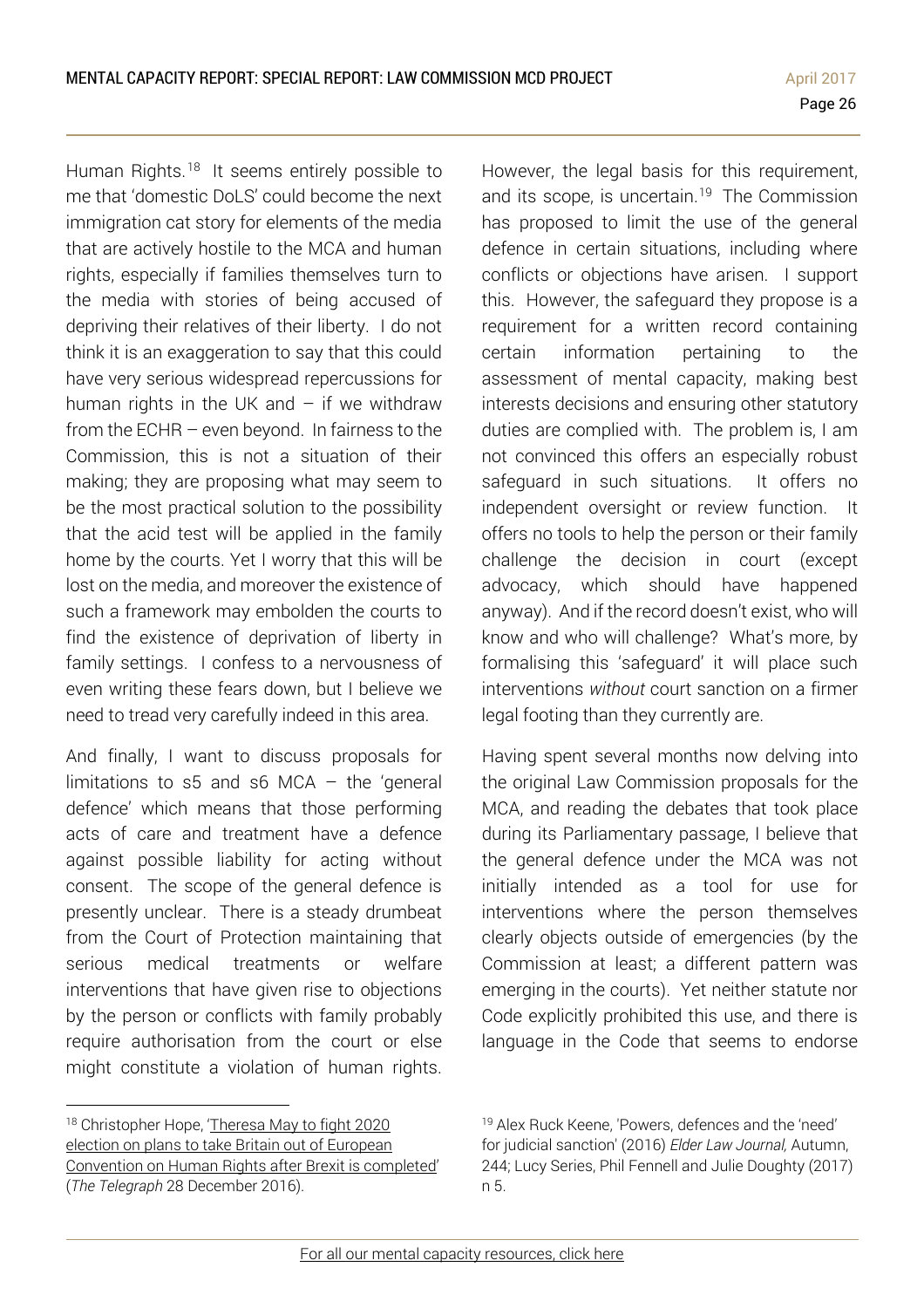these uses. In *N v ACCG and others[20](#page-26-0)* Lady Hale still views s5 MCA as granting a very broad general authority to act, but commented that if there is a dispute then it may be necessary to apply to court. I believe that we need a proper public consultation on the question of how far it is permissible for health and social care practitioners to effect serious interferences with bodily integrity and rights to home, family and private life under the MCA without some procedural safeguard offering independent scrutiny or support to challenge a decision. In a way, we could view *Cheshire West* itself as trying to fill that regulatory gap. Families are increasingly calling for procedural safeguards to protect against moving loved ones into formal care settings.[21](#page-26-1) I believe that we should use this opportunity created by the Commission to lobby for a better and more effective safeguard, and to have a full and transparent conversation about the potential for coercion under the MCA.

following the death of Connor Sparrowhawk, a young man with autism who drowned whilst de facto detained in an assessment and treatment unit. See proposed section 5(2)(c) of the [draft](https://lbbill.wordpress.com/draft-lb-bill-v-2/) Bill.

<span id="page-26-0"></span><sup>20</sup> [2017] UKSC 22 l

<span id="page-26-1"></span><sup>&</sup>lt;sup>21</sup> They have produced the draft Disabled People (Community Inclusion) Bill 2015, known as the 'LB Bill'. The draft bill is linked to a campaign for justice